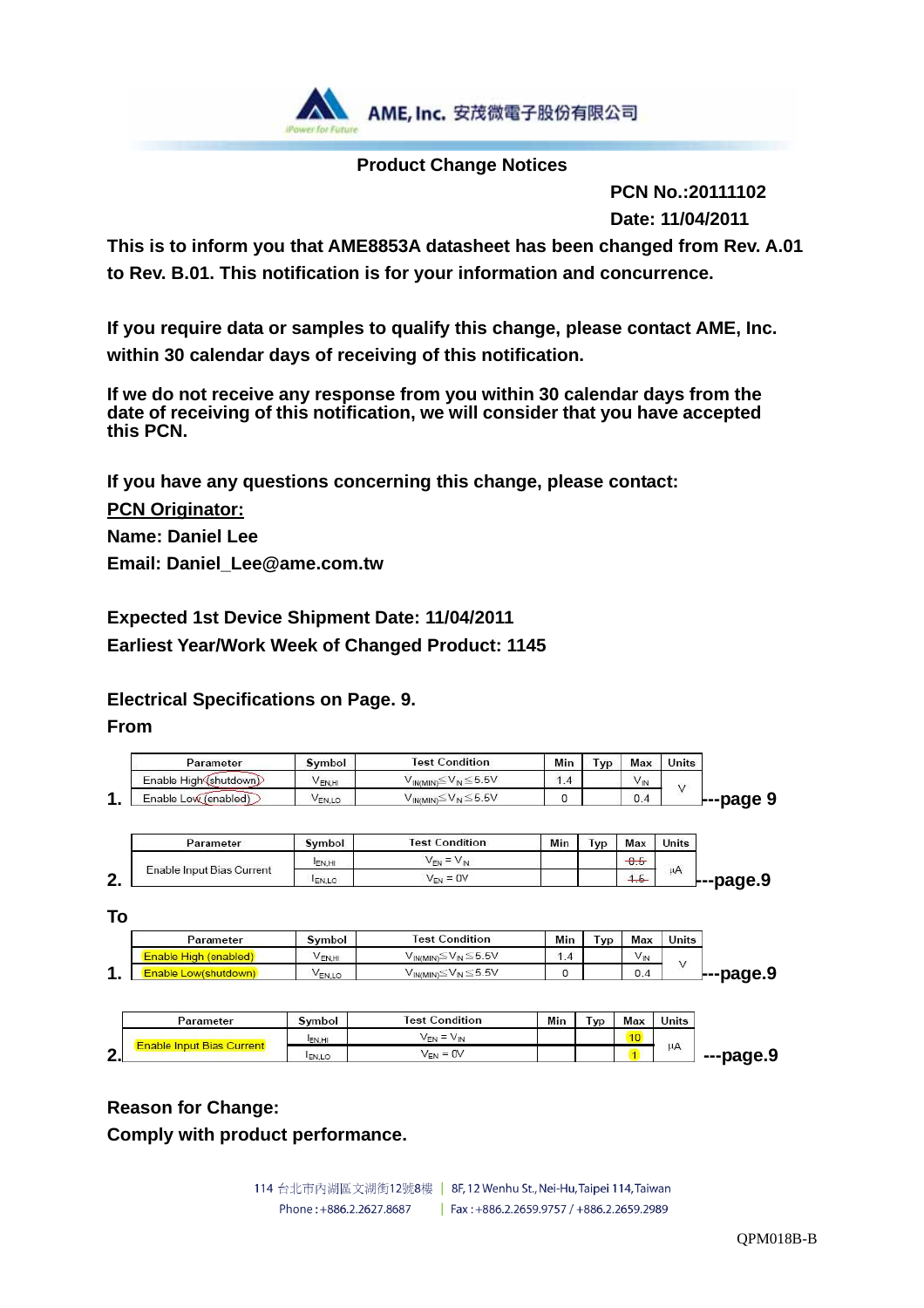

## **High PSRR, Low Noise, 300mA CMOS Regulator**

## n **General Description**

The AME8853A family of positive, CMOS linear regulators provide low dropout voltage(300mV@300mA), low quiescent current, and low noise CMOS LDO. These rugged devices have both Thermal Shutdown, and Current limit to prevent device failure under the "Worst" of operating conditions.

## **n** Features

- Low Dropout Voltage: 300mV@300mA
- **Guaranteed Current: 300mA**
- **•** Quiescent Current: 60μA (typ.)
- **•** Over-Temperature Shutdown
- **Current Limiting protection**
- PSRR: 60dB@10KHz
- $\bullet$  Ultra-Low-Noise: 60µ $V_{RMS}$  at 10Hz to 100KHz
- **Low Temperature Coefficient**
- Input Voltage Range : 2.5V~5.5V
- Output Voltage Range: 0.8V~ 4.3V
- **Green Products Meet RoHS Standards**

## ■ **Typical Application**



## ■ Functional Block Diagram



## $\blacksquare$  Applications

- **Instrumentation**
- Portable Electronics
- **Wireless Devices**
- **Cordless Phones**
- PC Peripherals
- **Battery Powered Widgets**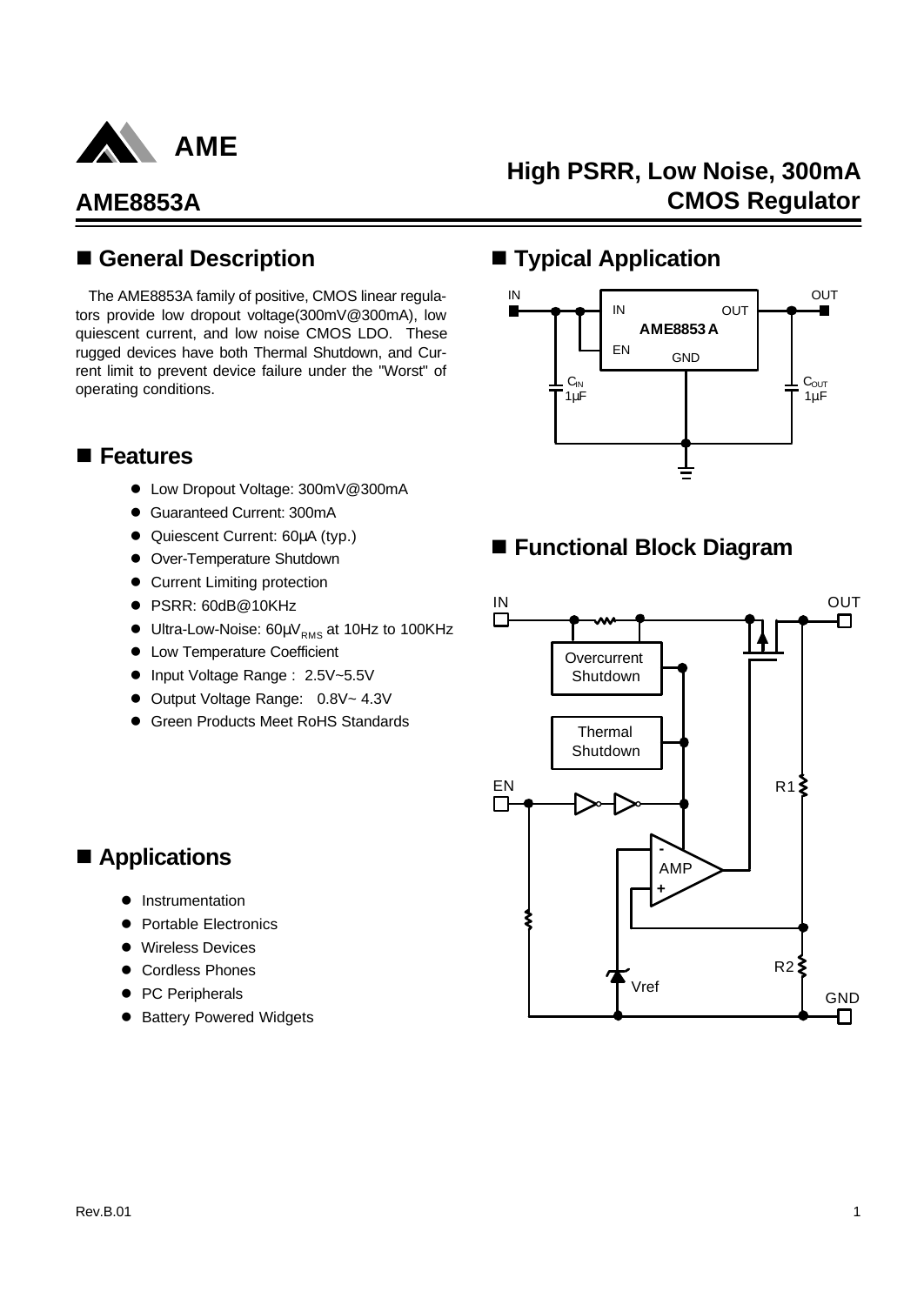

## ■ Pin Configuration

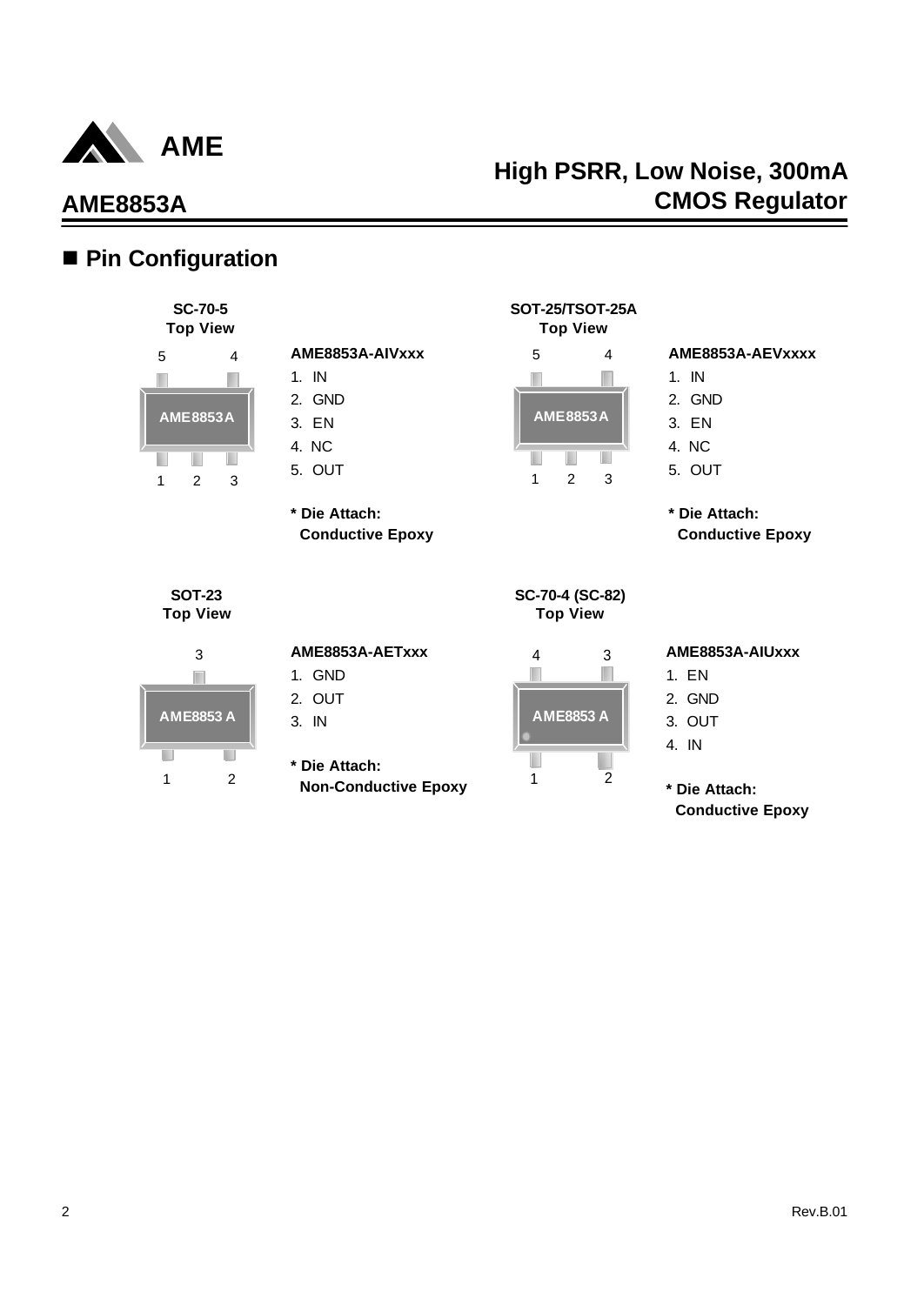

## **AME8853A**

## ■ Pin Description

### **SC-70-5**

| <b>Pin Number</b> | <b>Pin Name</b> | <b>Pin Description</b>                                                                                                                                                                                    |
|-------------------|-----------------|-----------------------------------------------------------------------------------------------------------------------------------------------------------------------------------------------------------|
|                   | IN              | Input voltage pin; should be decoupled with 1µF or greater capacitor.                                                                                                                                     |
| 2                 | <b>GND</b>      | Ground connection pin.                                                                                                                                                                                    |
| 3                 | EN              | Enable pin, Active "high". When pulled "low", the PMOS pass transistor turns<br>off, current consuming less than 1µA. When EN pin floating outside, it is<br>pulled low by internal small current source. |
| 4                 | <b>NC</b>       | No connection.                                                                                                                                                                                            |
| 5                 | <b>OUT</b>      | LDO voltage regulator output pin; should be decoupled with a 1.0µF or greater<br>value low ESR ceramic capacitor.                                                                                         |

### **SOT-25/TSOT-25A**

| <b>Pin Number</b> | <b>Pin Name</b> | <b>Pin Description</b>                                                                                                                                                                                    |
|-------------------|-----------------|-----------------------------------------------------------------------------------------------------------------------------------------------------------------------------------------------------------|
|                   | IN              | Input voltage pin; should be decoupled with 1µF or greater capacitor.                                                                                                                                     |
| $\overline{2}$    | <b>GND</b>      | Ground connection pin.                                                                                                                                                                                    |
| 3                 | EN              | Enable pin, Active "high". When pulled "low", the PMOS pass transistor<br>turns off, current consuming less than 1µA. When EN pin floating outside, it<br>is pulled low by internal small current source. |
| 4                 | NC.             | No connection.                                                                                                                                                                                            |
| 5                 | OUT             | LDO voltage regulator output pin; should be decoupled with a 1µF or greater<br>value low ESR ceramic capacitor.                                                                                           |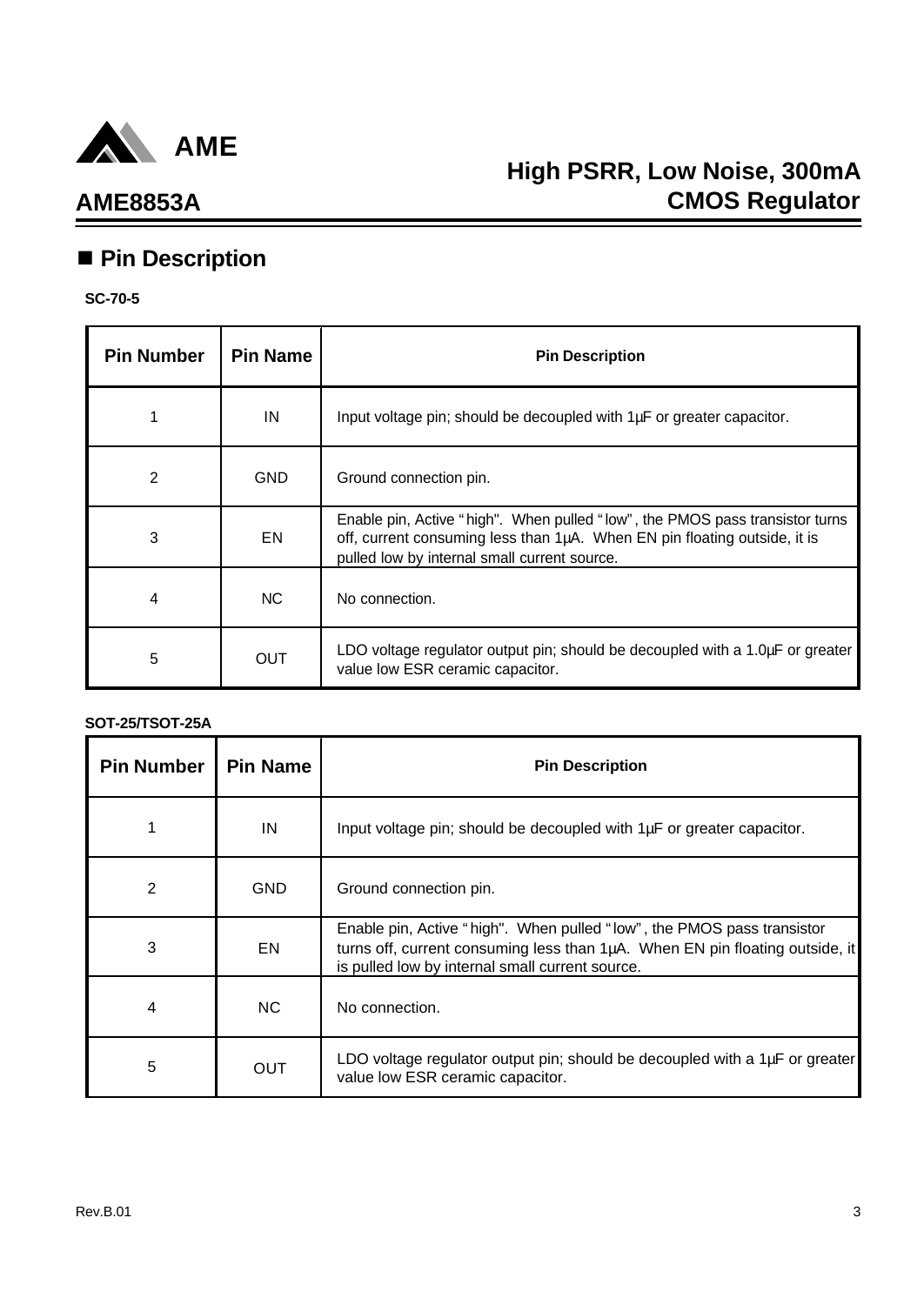

## **n** Pin Description

### **SOT-23**

| <b>Pin Number</b> | <b>Pin Name</b> | <b>Pin Description</b>                                                                                               |
|-------------------|-----------------|----------------------------------------------------------------------------------------------------------------------|
|                   | <b>GND</b>      | Ground connection pin.                                                                                               |
| 2                 | OUT             | LDO voltage regulator output pin; should be decoupled with a $1\mu$ F or greater value<br>low ESR ceramic capacitor. |
| 3                 | IN              | Input voltage pin; should be decoupled with 1µF or greater capacitor.                                                |

**SC-70-4(SC-82)**

| <b>Pin Number</b> | <b>Pin Name</b> | <b>Pin Description</b>                                                                                                                                                                                    |
|-------------------|-----------------|-----------------------------------------------------------------------------------------------------------------------------------------------------------------------------------------------------------|
| 1                 | EN.             | Enable pin, Active "high". When pulled "low", the PMOS pass transistor turns off,<br>current consuming less than 1µA. When EN pin floating outside, it is pulled low by<br>internal small current source. |
| 2                 | <b>GND</b>      | Ground connection pin.                                                                                                                                                                                    |
| 3                 | <b>OUT</b>      | LDO voltage regulator output pin; should be decoupled with a 1.0µF or greater<br>value low ESR ceramic capacitor.                                                                                         |
| 4                 | IN              | Input voltage pin; should be decoupled with 1µF or greater capacitor.                                                                                                                                     |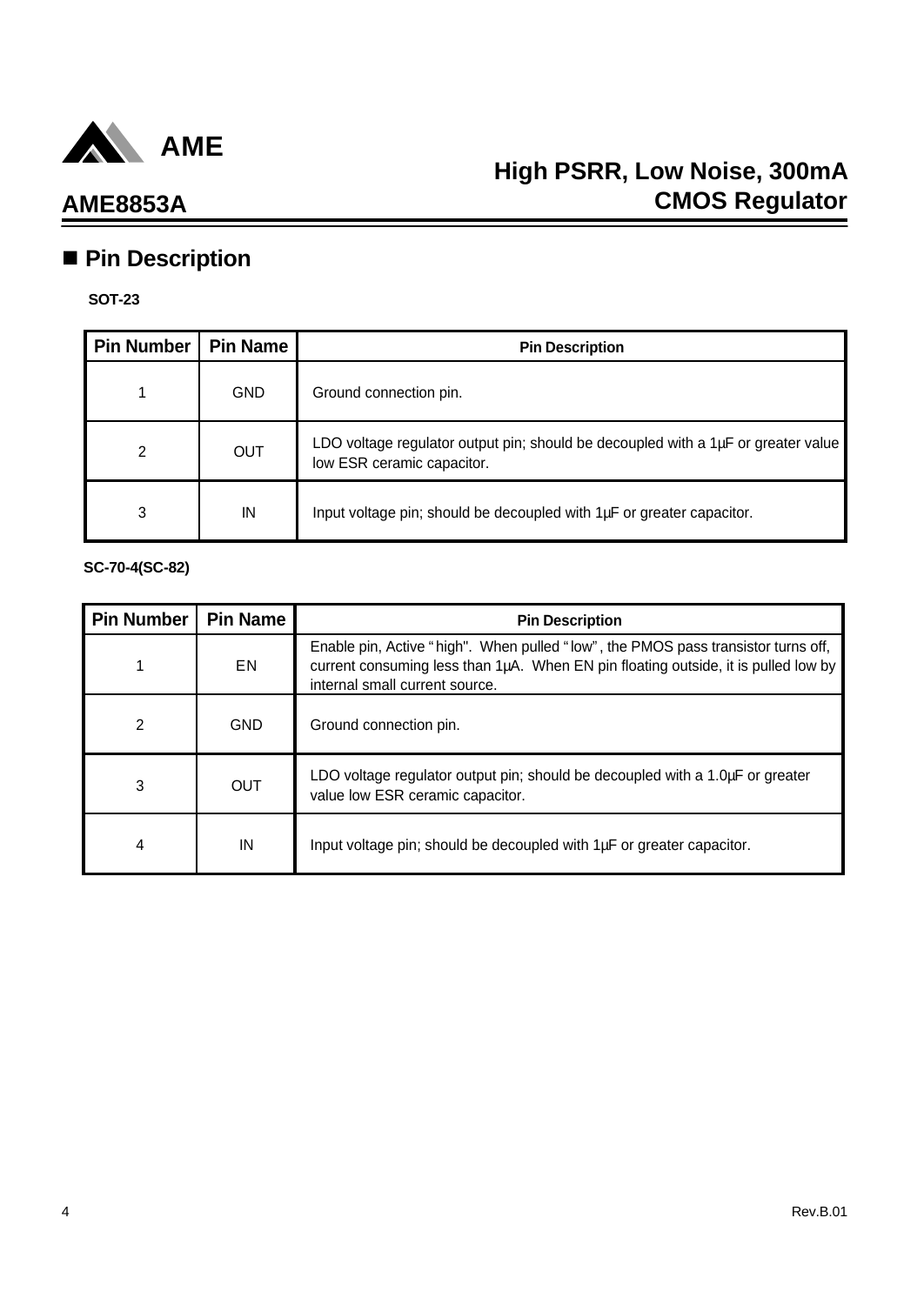

## **High PSRR, Low Noise, 300mA CMOS Regulator**

# $\blacksquare$  Ordering Information



| <b>Pin Configuration</b>                                             | Package<br><b>Type</b>        | <b>Number of</b><br><b>Pins</b> | <b>Output Voltage</b>                                                      | <b>Special Feature</b>                                    |
|----------------------------------------------------------------------|-------------------------------|---------------------------------|----------------------------------------------------------------------------|-----------------------------------------------------------|
| 1. IN<br>A<br>(SC-70-5) 2. GND<br>3. EN<br>4. NC<br>5. OUT           | E: SOT-2X<br>I: SC-70 (SC-82) | T:3<br>U: 4<br>V: 5             | 080: 0.8V<br>090: 0.9V<br>100: 1.0V<br>110: 1.1V<br>120: 1.2V<br>130: 1.3V | N/A: SOT-2X<br>K: 0.9mm max height<br>(for TSOT-2XA Only) |
| 1. IN<br>A<br>(SOT-25) 2. GND<br>(TSOT-25A) 3. EN<br>4. NC<br>5. OUT |                               |                                 | 140: 1.4V<br>150: 1.5V<br>420: 4.2V<br>430: 4.3V                           |                                                           |
| 1. EN<br>A<br>(SC-70-4/ 2. GND<br>$SC-82$<br>3. OUT<br>4. IN         |                               |                                 |                                                                            |                                                           |
| 1. GND<br>A<br>(SOT-23) 2. OUT<br>3. IN                              |                               |                                 |                                                                            |                                                           |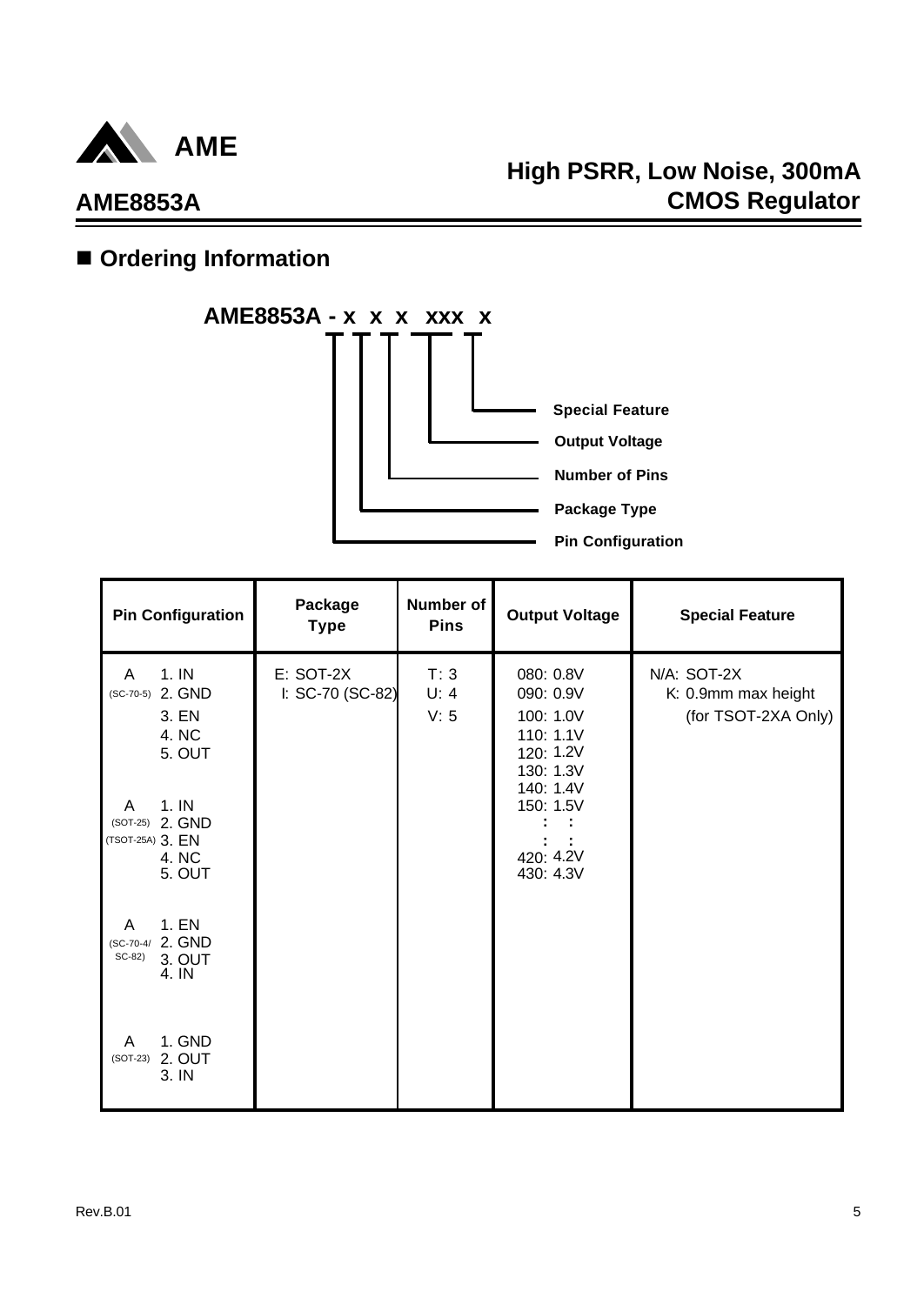

# n **Absolute Maximum Ratings**

| <b>Parameter</b>          | <b>Symbol</b>          | <b>Maximum</b>          | <b>Unit</b> |
|---------------------------|------------------------|-------------------------|-------------|
| Input Voltage             | $V_{IN}$               | $-0.3$ to 6             |             |
| <b>EN Voltage</b>         | $V_{EN}$               | $-0.3$ to 6             |             |
| <b>Output Current</b>     | $I_{OUT}$              | $P_D/(V_{IN}-V_{OUT})$  | mA          |
| Output Voltage            | <b>V<sub>OUT</sub></b> | GND-0.3 to $V_{IN}+0.3$ | V           |
|                           | <b>HBM</b>             | 2                       | kV          |
| <b>ESD Classification</b> | MM                     | 200                     |             |

## ■ Recommended Operating Conditions

| <b>Parameter</b>            | Symbol           | Rating          | Unit         |
|-----------------------------|------------------|-----------------|--------------|
| Ambient Temperature Range   | Iд               | $-40$ to $+85$  | $^{\circ}$ C |
| Junction Temperaturen Range |                  | $-40$ to $+125$ | $^{\circ}C$  |
| Storage Temperaturen Range  | I <sub>STG</sub> | $-65$ to $+150$ | $^{\circ}C$  |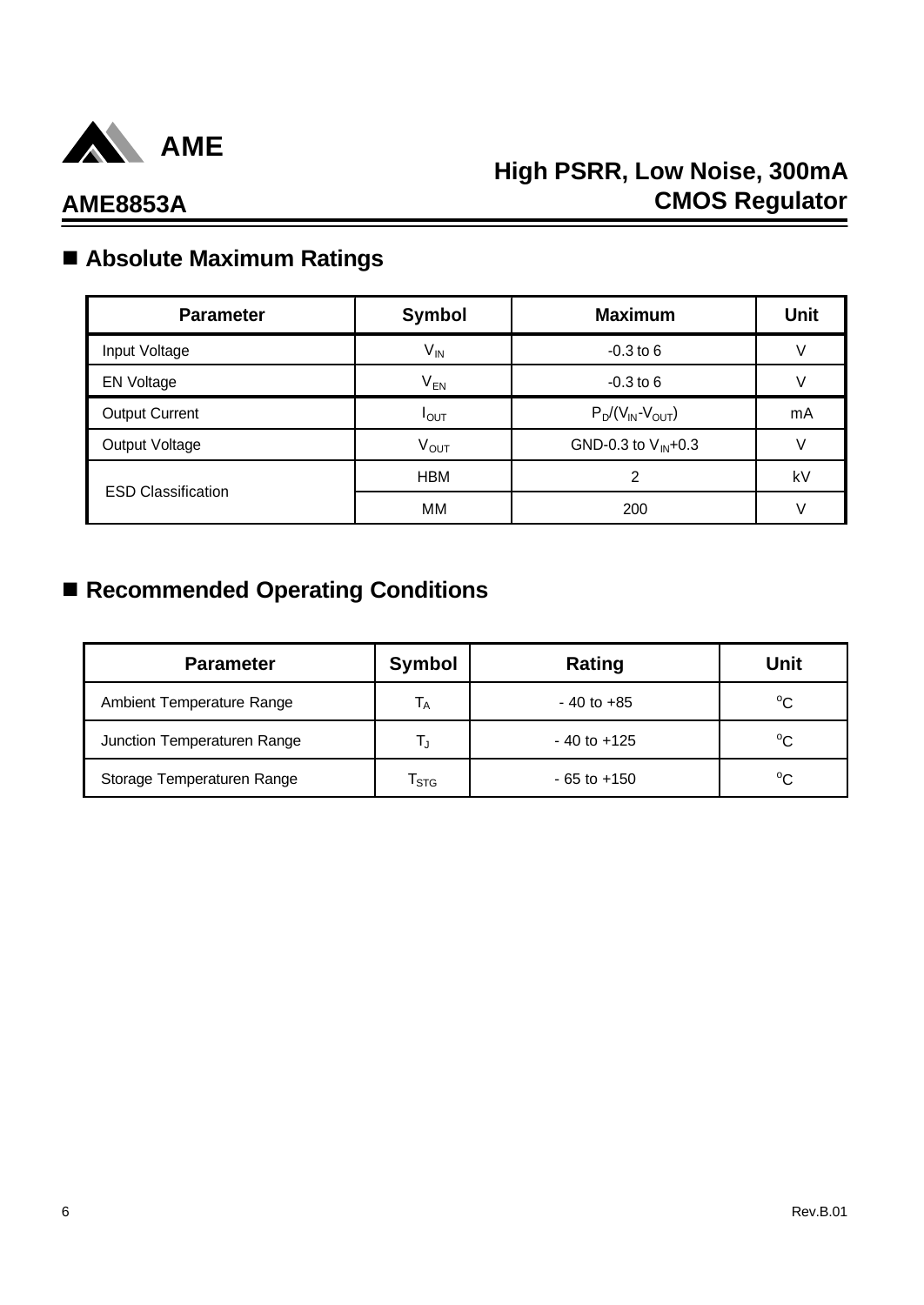

## **AME8853A**

## n **Thermal Information**

| <b>Parameter</b>                                   | Package        | Die Attach              | <b>Symbol</b>        | <b>Maximum</b> | <b>Unit</b>      |
|----------------------------------------------------|----------------|-------------------------|----------------------|----------------|------------------|
|                                                    | SC-70-5        |                         |                      |                |                  |
| Thermal Resistance*<br>(Junction to Case)          | SC-70-4(SC-82) |                         |                      | N/A            |                  |
|                                                    | <b>SOT-25</b>  | Conductive Epoxy        | $\theta_{\text{JC}}$ | 81             | $^{\circ}$ C / W |
|                                                    | TSOT-25A       |                         |                      | 81             |                  |
|                                                    | <b>SOT-23</b>  | Non-Conductive Epoxy    |                      | 140            |                  |
| <b>Thermal Resistance</b><br>(Junction to Ambient) | SC-70-5        |                         |                      | 331            |                  |
|                                                    | SC-70-4(SC-82) |                         |                      |                |                  |
|                                                    | <b>SOT-25</b>  | <b>Conductive Epoxy</b> | $\theta_{JA}$        | 260            | $^{\circ}$ C / W |
|                                                    | TSOT-25A       |                         |                      | 230            |                  |
|                                                    | <b>SOT-23</b>  | Non-Conductive Epoxy    |                      | 280            |                  |
|                                                    | SC-70-5        |                         | $P_D$                | 300            |                  |
|                                                    | SC-70-4(SC-82) |                         |                      |                | mW               |
| Internal Power Dissipation                         | <b>SOT-25</b>  | <b>Conductive Epoxy</b> |                      | 400            |                  |
|                                                    | TSOT-25A       |                         |                      | 455            |                  |
|                                                    | <b>SOT-23</b>  | Non-Conductive Epoxy    |                      | 400            |                  |
| Solder Iron (10Sec)**                              |                |                         |                      | 350            | $^{\circ}C$      |

\* Measure  $\theta_{\text{JC}}$  on backside center of molding compound if IC has no tab.

\*\* MIL-STD-202G 210F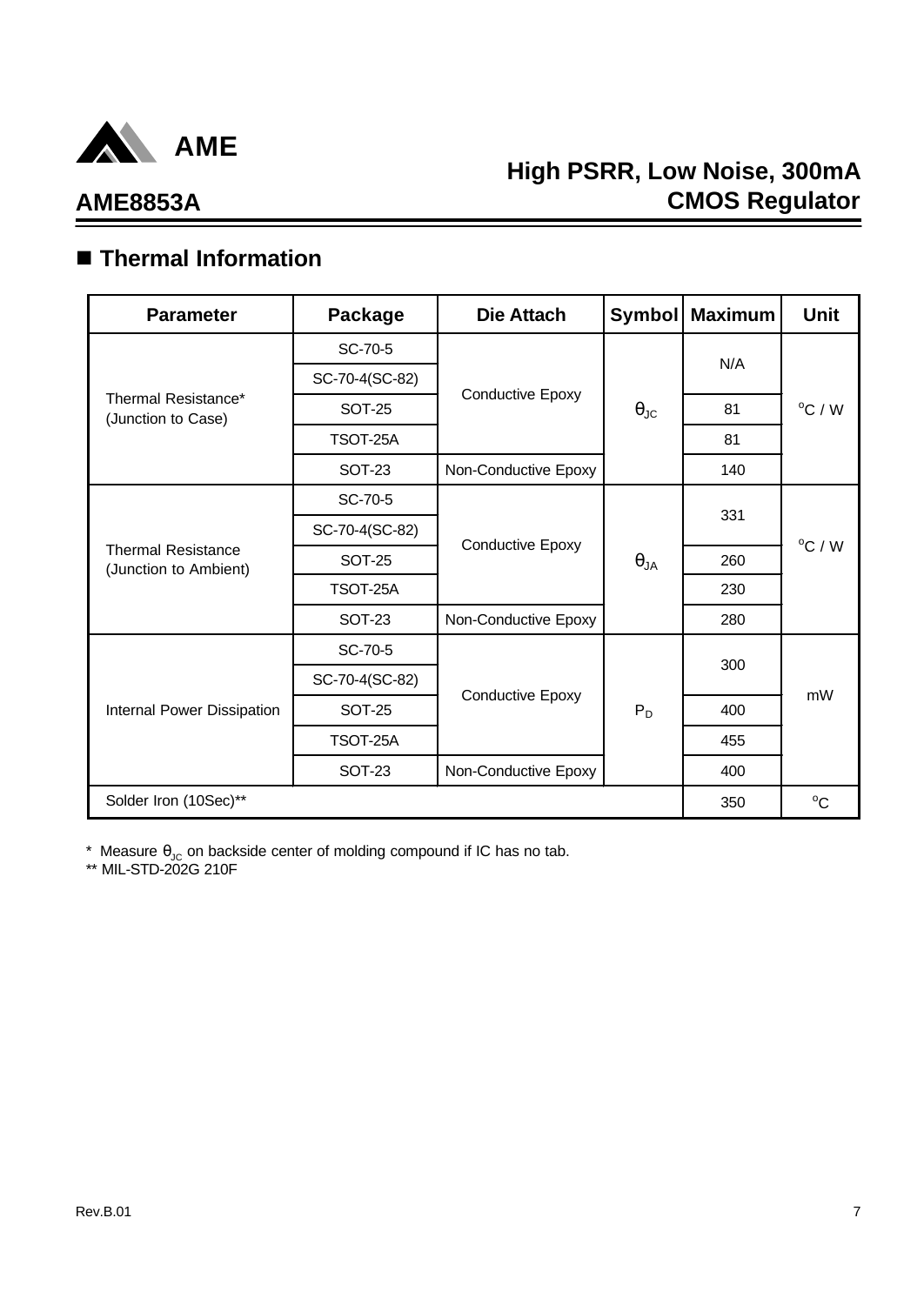

## n **Electrical Specifications**

 $V_{IN}$ = $V_{OUT(NOM)}$  +1V, (for V<sub>OUT</sub><2V, V<sub>IN</sub>=2.5V), I<sub>OUT</sub>=1mA, and C<sub>OUT</sub>=1μF, C<sub>IN</sub>=1μF unless otherwise noted. Typical values are at  $T_{\text{\tiny A}}$ =25°C.

| <b>Parameter</b>                                                                             | Symbol                       | <b>Test Condition</b>                                                                                                      | Min     | <b>Typ</b> | <b>Max</b> | <b>Units</b> |
|----------------------------------------------------------------------------------------------|------------------------------|----------------------------------------------------------------------------------------------------------------------------|---------|------------|------------|--------------|
| Input Voltage                                                                                | $V_{IN}$                     |                                                                                                                            | 2.5     |            | 5.5        | V            |
| <b>Output Accuracy</b>                                                                       | V <sub>OUT, ACC</sub>        | $I_{\text{OUT}}$ =1mA                                                                                                      | $-2.0$  |            | 2.0        | $\%$         |
| Output Voltage Range                                                                         | $V_{OUT}$                    |                                                                                                                            | 0.8     |            | 4.3        | V            |
|                                                                                              |                              | 2.0V<br>$I_{\text{OUT}}=300\text{mA}, 0.8\text{V}$ $V_{\text{OUT(NOM)}}$                                                   |         |            | Note2      |              |
| Dropout Voltage                                                                              | <b>V</b> <sub>DROP</sub>     | $I_{OUT} = 300 \text{mA}, 2.0 \text{V} < V_{OUT(NOM)}$ 2.4V                                                                |         |            | 500        | mV           |
| (Note 1)                                                                                     |                              | $I_{OUT}$ =300mA, 2.4V <v<sub>OUT(NOM) 2.8V</v<sub>                                                                        |         |            | 400        |              |
|                                                                                              |                              | $I_{OUT} = 300mA$ , 2.8V < $V_{OUT(NOM)}$                                                                                  |         | 220        | 300        |              |
| <b>Output Current</b>                                                                        | $I_{OUT}$                    |                                                                                                                            | 300     |            |            | mA           |
| Quiescent Current                                                                            | $I_{\mathsf{Q}}$             | $IOUT=0mA$                                                                                                                 |         | 60         | 90         | $\mu$ A      |
| Line Regulation                                                                              |                              | $I_{\text{OUT}}$ =1mA, 0.8V $V_{\text{OUT}}$ 1.2V,<br>2.5V V <sub>IN</sub> 3.5V                                            | $-0.25$ |            | 0.25       |              |
| $\frac{\Delta V_{OUT}}{\Delta V_{OUT}}\times 100\%$                                          |                              | $I_{\text{OUT}}$ =1mA, 1.2V <v<sub>OUT 2.0V,<br/>2.5V V<sub>IN</sub> 3.5V</v<sub>                                          | $-0.2$  |            | 0.2        | $\%$ /V      |
| $\Delta V_{\text{IN}}$<br>$V_{OUT}$                                                          | $\mathsf{REG}_\mathsf{LINE}$ | $I_{OUT}$ =1mA, 2.0V <v<sub>OUT 4.2V,<br/><math>V_{IN(MIN)}</math> <math>V_{IN}</math> <math>V_{IN(MIN)}+1V</math></v<sub> | $-0.1$  |            | 0.1        |              |
|                                                                                              |                              | $I_{OUT}$ =1mA, 4.2V <v<sub>OUT 4.5V,<br/><math>V_{IN(MIN)}</math> <math>V_{IN}</math> 5.5V</v<sub>                        | $-0.25$ |            | 0.25       |              |
| Load Regulation                                                                              |                              | 1mA $I_{\text{OUT}}$ 300mA<br>$0.8V$ $V_{OUT(NOM)}$ 1.2V                                                                   | $-5.0$  |            | 5.0        |              |
| $\frac{\Delta V_{OUT}}{\Delta V_{OUT}} \times 100\%$<br>$V_{OUT}$<br>$\Delta I_{\text{OUT}}$ | $REG_{LOAD}$                 | 1mA $I_{\text{OUT}}$ 300mA<br>1.2V $V_{OUT(NOM)}$ 2.0V                                                                     | $-4.0$  |            | 4.0        | $%$ /A       |
|                                                                                              |                              | 1mA $I_{OUT}$ 300mA<br>$2.0V < V_{OUT(NOM)}$                                                                               | $-3.0$  |            | 3.0        |              |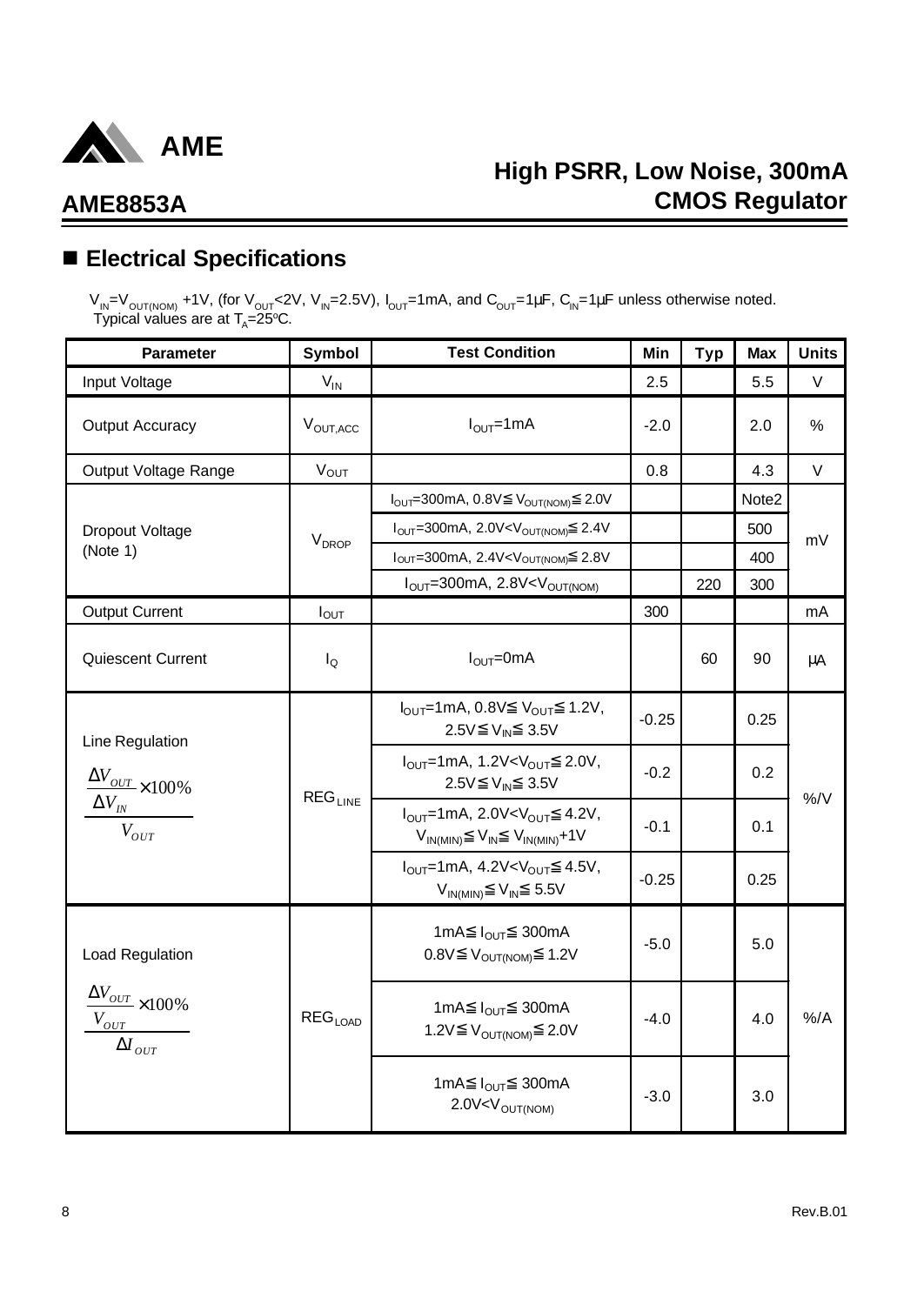

## **High PSRR, Low Noise, 300mA CMOS Regulator**

# ■ Electrical Specifications (Contd.)

| <b>Parameter</b>                              | <b>Symbol</b>               | <b>Test Condition</b>                                                 |            | Min | Typ | <b>Max</b>        | <b>Units</b>           |
|-----------------------------------------------|-----------------------------|-----------------------------------------------------------------------|------------|-----|-----|-------------------|------------------------|
|                                               |                             | $C_{\text{OUT}}$ =1uF, $V_{\text{OUT}}$ =0.8V                         | $F=100Hz$  |     | 60  |                   |                        |
| Power Supply<br><b>Rejection Ration</b>       | <b>PSRR</b>                 | $I_{\text{OUT}} = 10 \text{mA}$                                       | $F = 1KHz$ |     | 60  |                   | dΒ                     |
|                                               |                             | $V_{IN} = 2.8V$                                                       | $F=10KHz$  |     | 60  |                   |                        |
| Output Voltage Noise                          | eN                          | $I_{\text{OUT}}$ =10mA, $V_{\text{OUT}}$ =0.8V,<br>$f=10Hz$ to 100KHz |            |     | 60  |                   | $\mu$ V <sub>RMS</sub> |
| Enable High (enabled)                         | $V_{EN,HI}$                 | $V_{IN(MIN)}$ $V_{IN}$ 5.5V                                           |            | 1.4 |     | $V_{\mathsf{IN}}$ | $\vee$                 |
| Enable Low(shutdown)                          | $V_{EN,LO}$                 | $V_{IN(MIN)}$ $V_{IN}$ 5.5V                                           |            | 0   |     | 0.4               |                        |
|                                               | $I_{EN,HI}$                 | $V_{EN} = V_{IN}$                                                     |            |     |     | 10                |                        |
| Enable Input Bias Current                     | I <sub>EN,LO</sub>          | $V_{EN} = 0V$                                                         |            |     |     | 1                 | μA                     |
| <b>Shutdown Current</b>                       | <b>I</b> SHDN               | $V_{IN} = 5.0V$ , $V_{EN} = 0V$                                       |            |     | 0.1 | 1                 | μA                     |
| Shutdown Output Voltage                       | V <sub>OUT,SD</sub>         | $I_{\text{OUT}} = 0.4 \text{mA}, V_{\text{FN}} = 0$                   |            |     |     | 0.4               | $\vee$                 |
| <b>Protection</b>                             |                             |                                                                       |            |     |     |                   |                        |
| <b>Output Current Limit</b>                   | <sup>I</sup> LIM            | $V_{\text{OUT}} = 0.9 \times V_{\text{OUT(NOM)}}$                     |            | 350 |     |                   |                        |
| <b>Short-Circuit Current</b>                  | $I_{SC}$                    | $V_{OUT}$ 0.6V                                                        |            |     | 150 | 300               | mA                     |
| <b>Thermal Shutdown</b><br><b>Temperature</b> | ${\mathsf T}_{\text{SHDN}}$ | Shutdown, temperature increasing                                      |            |     | 150 |                   | $^{\circ}C$            |
| <b>Thermal Shutdown Hysteresis</b>            | $I_{SHDN(HYS)}$             |                                                                       |            |     | 20  |                   |                        |

Note1: Dropout Voltage is measured at V<sub>ouT</sub>=V<sub>ouT(NOM)</sub>x98% Note2:For  $\rm V_{\rm OUT}$  below 2.0V, Dropout Voltage is the input $_{\rm (MIN)}$  to output differential.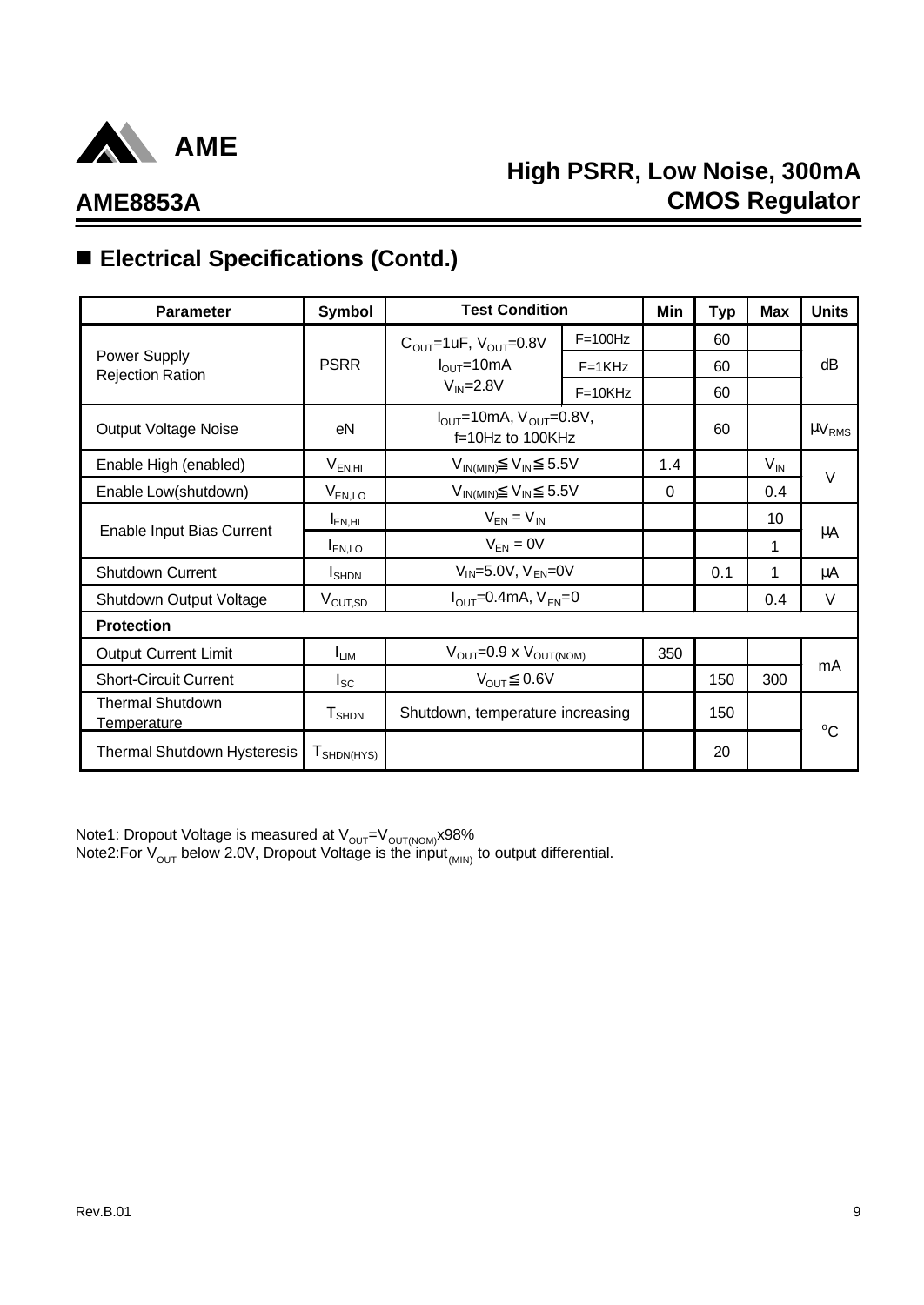

The AME8853A family of CMOS regulators contain a PMOS pass transistor, voltage reference, error amplifier, over-current protection thermal shutdown, and Power Good detection circuitry.

The P-channel pass transistor receives data from the error amplifier, over-current shutdown, and thermal protection circuits. During normal operation, the error amplifier compares the output voltage to a precision reference. Over-current and Thermal shutdown circuits become active when the junction temperature exceeds  $150^{\circ}$ C, or the current exceeds 300mA. During thermal shutdown, the output voltage remains low. Normal operation is restored when the junction temperature drops more 20°C.

### **Capacitor Selection and Regulator Stability**

The AME8853A is stable with an output capacitor to ground of 1μF or greater. Ceramic capacitors have the lowest ESR, and will offer the best AC performance. Conversely, Aluminum Electrolytic capacitors exhibit the highest ESR, resulting in the poorest AC response. Unfortunately, large value ceramic capacitors are comparatively expensive. One option is to parallel a 0.1μF ceramic capacitor with a 10μF Aluminum Electrolytic. The benefit is low ESR, high capacitance, and low overall cost.

A second capacitor is recommended between the input and ground to stabilize  $V_{\text{IN}}$ . The input capacitor should be at least 0.1μF to have a beneficial effect.

### **Enable Pin**

The Enable Pin is pull-low. When activated pulled low, the MOS pass transistor shuts off, and all internal circuits are powered down. In this state, the stand by current is less than 1μA.

## **High PSRR, Low Noise, 300mA AME8853A CMOS Regulator**

### ■ Detailed Description **betailed Description Capacitor Selection and Regulator Stability**

The maximum output power of the AME8853A is limited by the maximum power dissipation of the package. By calculation the power dissipation of the package as a function of the input voltage, output voltage and output current, the maximum input voltage can be obtained. The maximum power dissipation should not exceed the package's maximum power rating.

$$
P_{MAX} = (V_{IN(MAX)} - V_{OUT}) \times I_{OUT}
$$

Where:

 $V_{IN(MAX)}$  = maximum input voltage  $P_{\text{max}}$  = maximum power dissipation of the package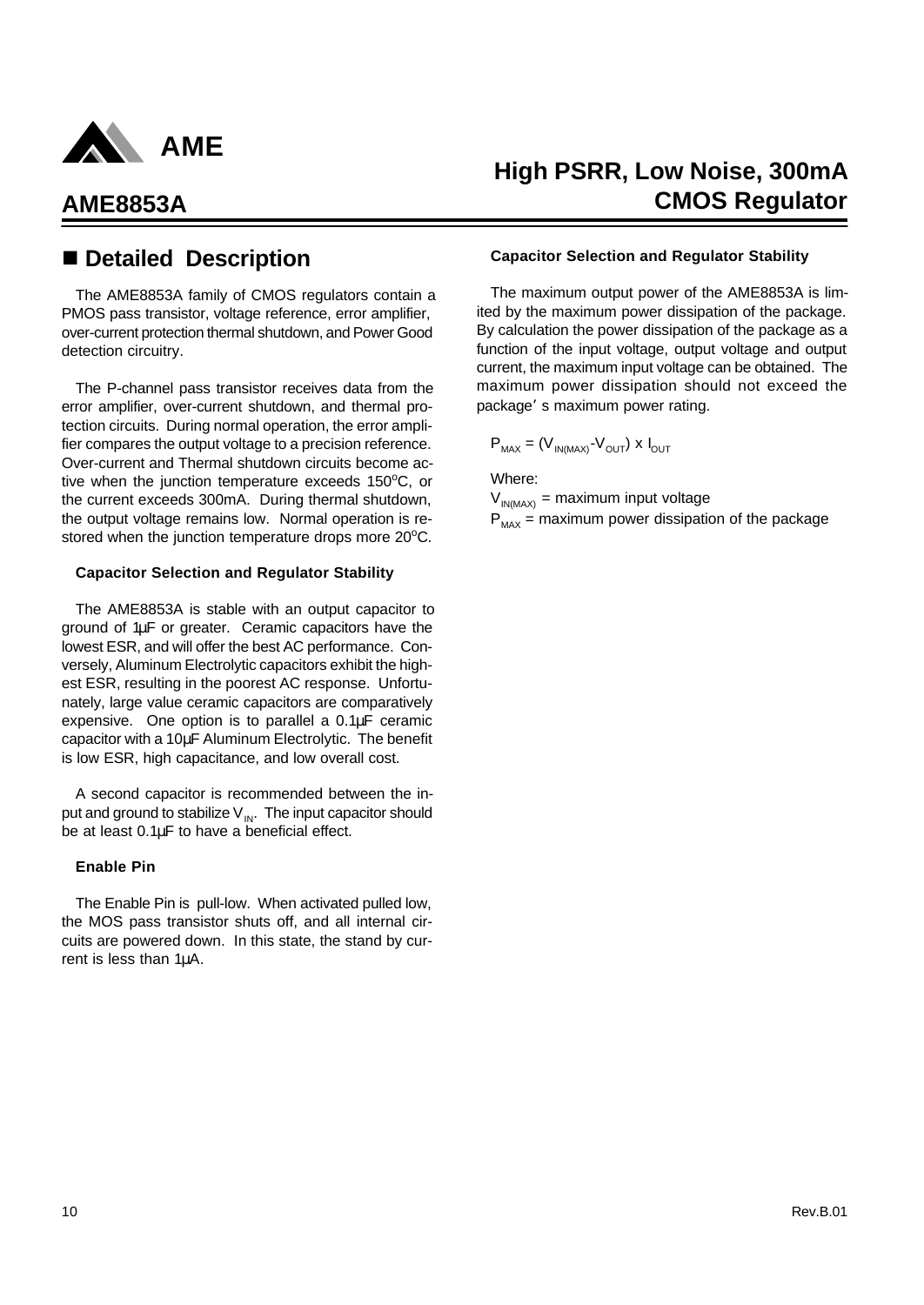

## **High PSRR, Low Noise, 300mA CMOS Regulator**

## ■ Characterization Curve



**Quiescent Current**



**Current Limit vs. Input Voltage**



**Quiescent Current**

-40 -25 -10 +5 +20 +35 +50 +65 +80 +95 +110 +125 **Temperature( <sup>O</sup>C)**

 $V_{\text{IN}} = 5.3V$  $V_{OUT} = 4.3V$  $I_{OUT} = 1mA$ 

4 .15

 $4.20$ 

4 .25

4 .30

**Output Voltage (V)**

Output Voltage (V)

4 .35

 $4.40$ 4 .45



**Current Limit vs. Input Voltage**

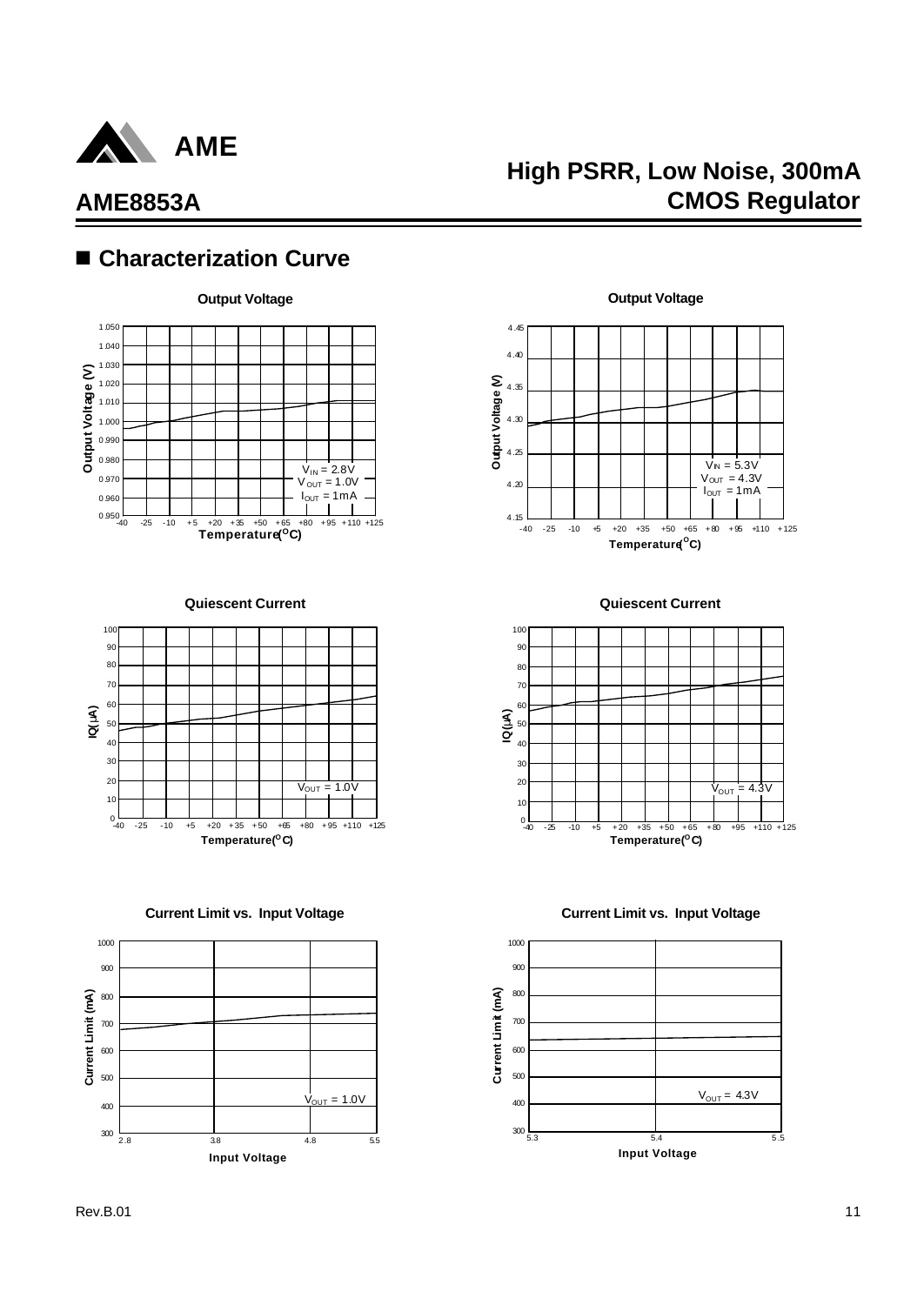

## ■ Characterization Curve







**Dropout Voltage Construction Constrainers** Stability vs. ESR vs. Load Current



**PSRR vs. Frequency PSRR vs. Frequency**



**PSRR vs. Frequency PSRR vs. Frequency**

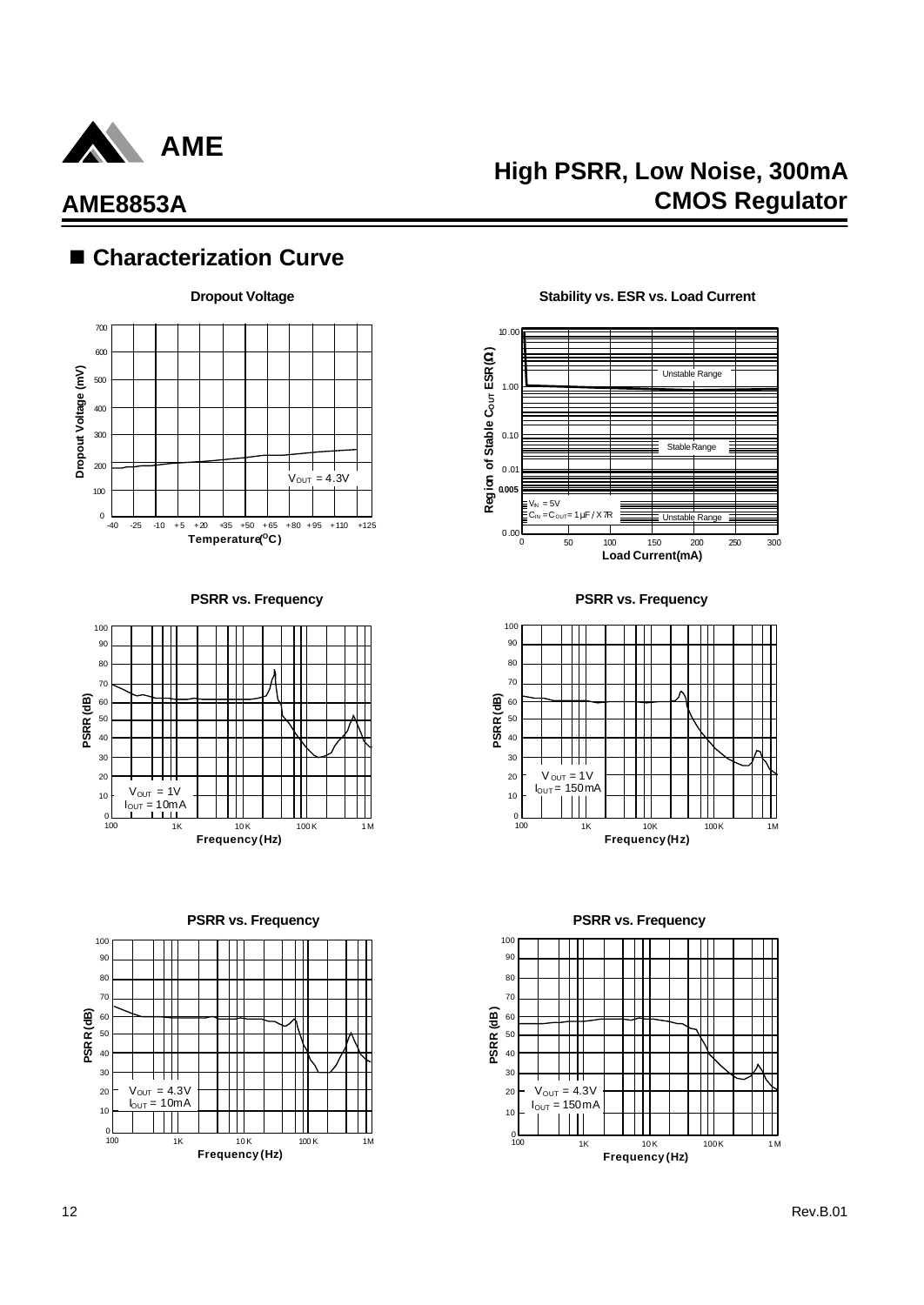

## **High PSRR, Low Noise, 300mA CMOS Regulator**

## ■ Characterization Curve



**Line Transient Response Line Transient Response**



**Line Transient Response Line Transient Response**



 $T_A = -40$ <sup>o</sup>C  $V_{\text{OUT}} = 4.3V$ <br> $I_{\text{OUT}} = 10 \text{mA}$ 



**Line Transient Response Line Transient Response**



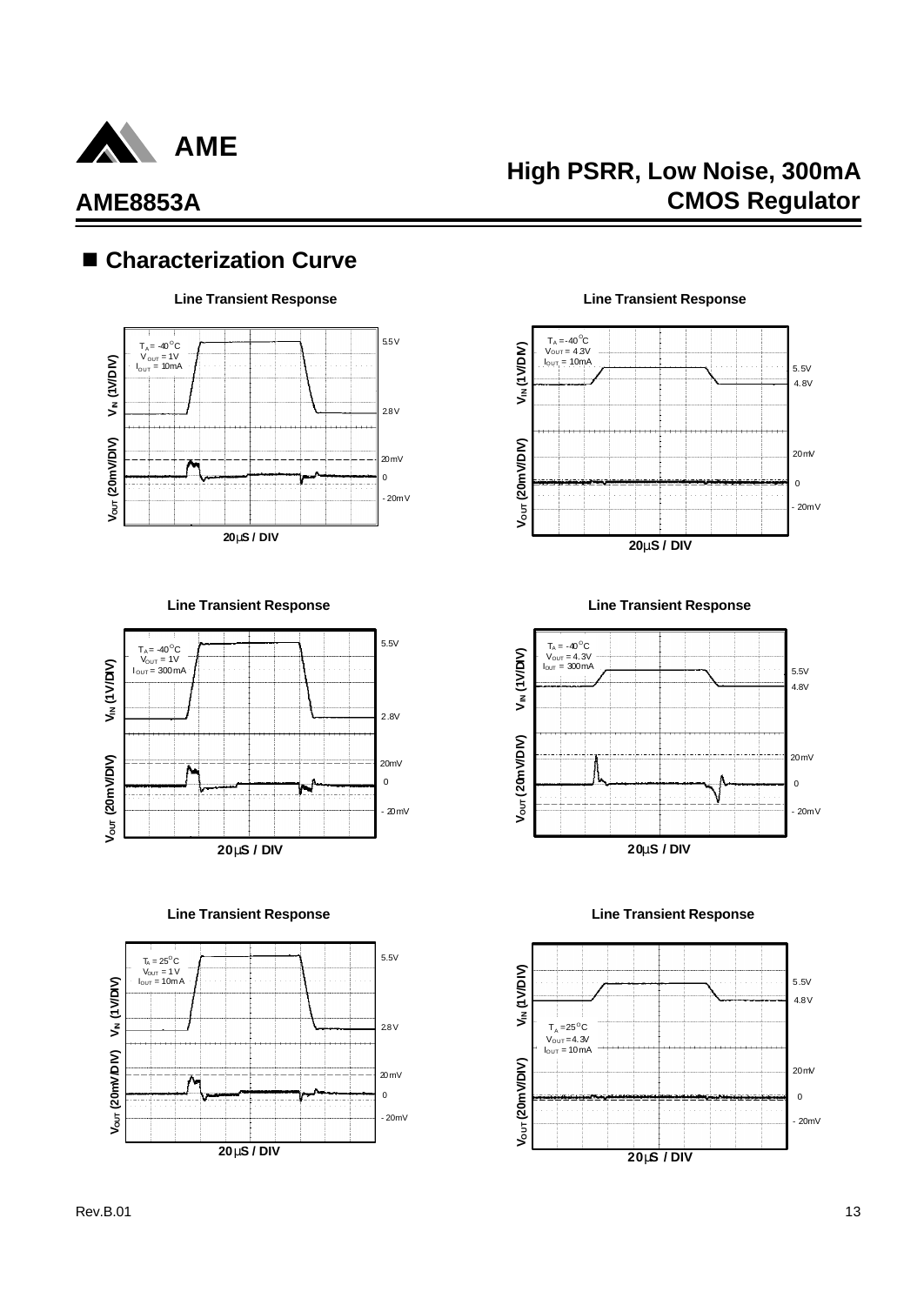

### **Line Transient Response Line Transient Response** 5.5V  $T_A = 25$  <sup>o</sup>C V<sub>OUT</sub> = 1V<br>I<sub>OUT</sub> = 300 m A **VIN (1V/DIV)** 2.8V **V/DIV)** 20mV ٨  $\mathbf{0}$ **VOUT (20m**  $-20mV$ **20mS / DIV**

### **Line Transient Response Line Transient Response**







## **High PSRR, Low Noise, 300mA AME8853A CMOS Regulator**



## **20mS / DIV**





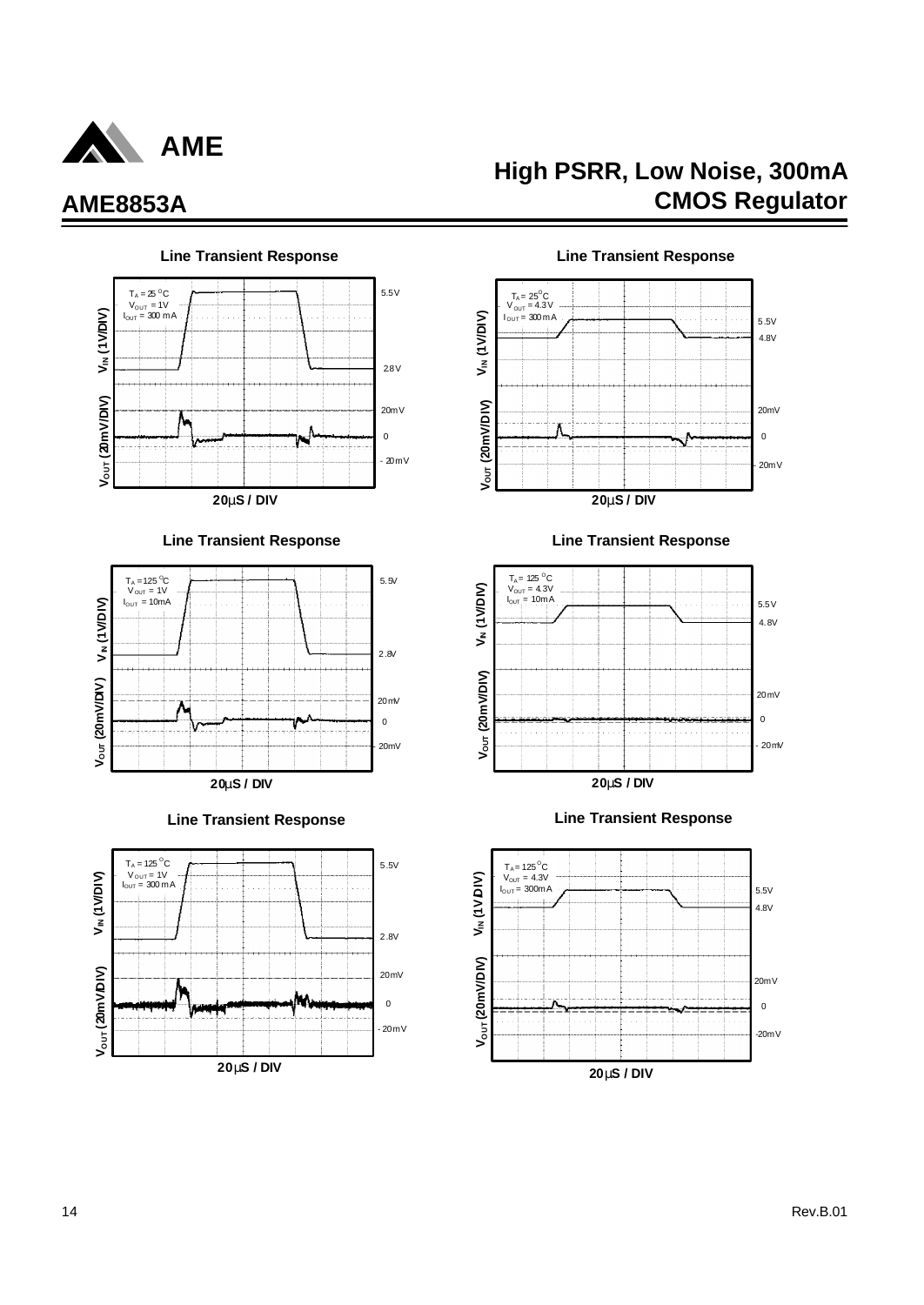

## ■ Characterization Curve

### **Load Transient Response Load Transient Response**



**Load Transient Response Load Transient Response**



**Load Transient Response Load Transient Response**



## **High PSRR, Low Noise, 300mA CMOS Regulator**





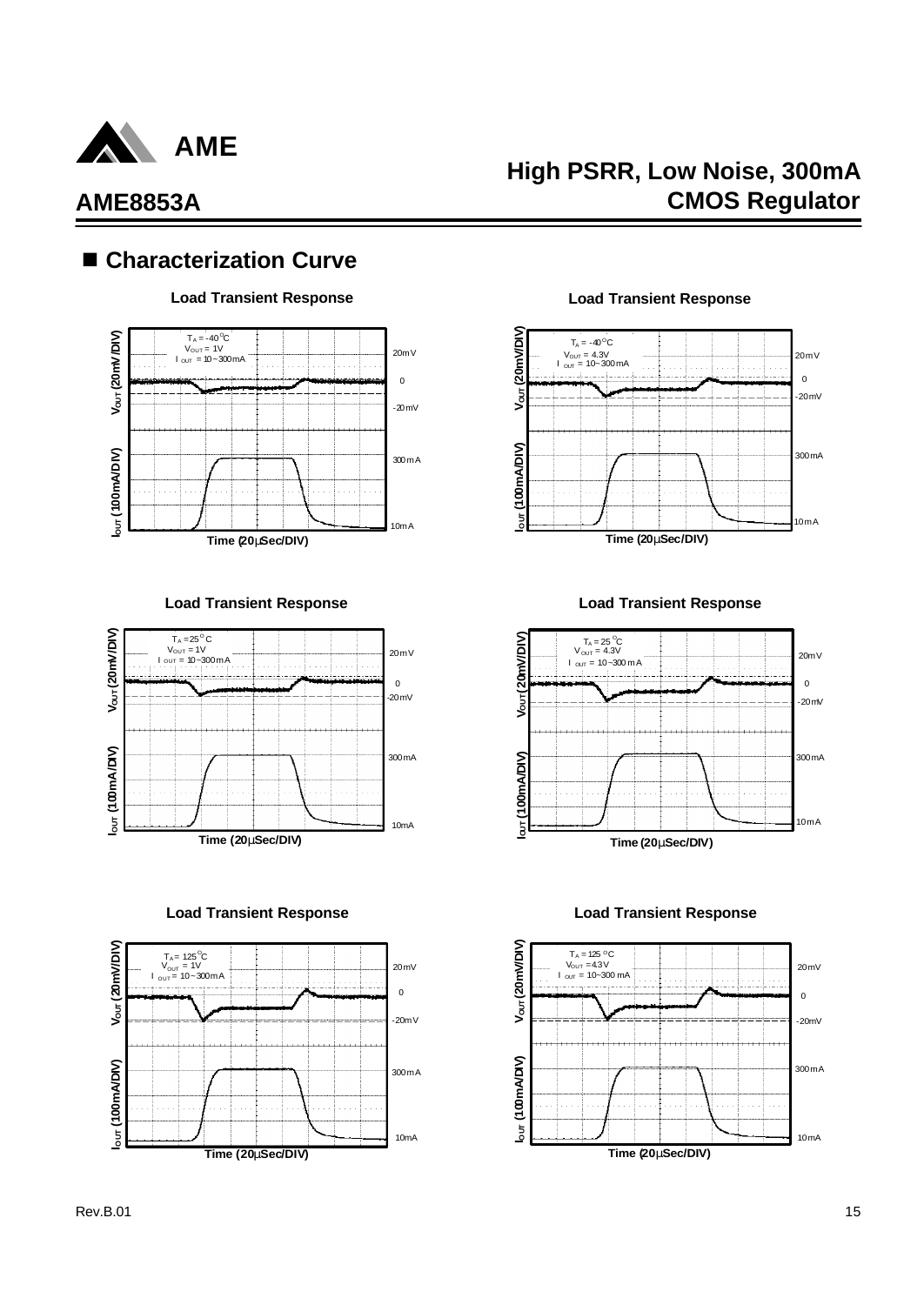

## ■ Characterization Curve



- 1) EN= 1V/div
- 2)  $V_{\text{OUT}}$ = 500mV/div
- 3)  $I_{OUT} = 20 \text{mA/div}$

### **Chip Enable Transient Response Chip Enable Transient Response**



- 1) EN= 2V/div 2)  $V_{OUT} = 2V/div$
- 3)  $I_{\text{OUT}} = 20 \text{mA/div}$

### **Chip Enable Transient Response Chip Enable Transient Response**



1) EN= 1V/div

2)  $V_{OUT}$ = 500V/div

3)  $I_{OUT} = 20 \text{mA/div}$ 



1) EN= 2V/div 2)  $V_{OUT} = 2V/div$ 3)  $I_{\text{OUT}} = 20 \text{mA/div}$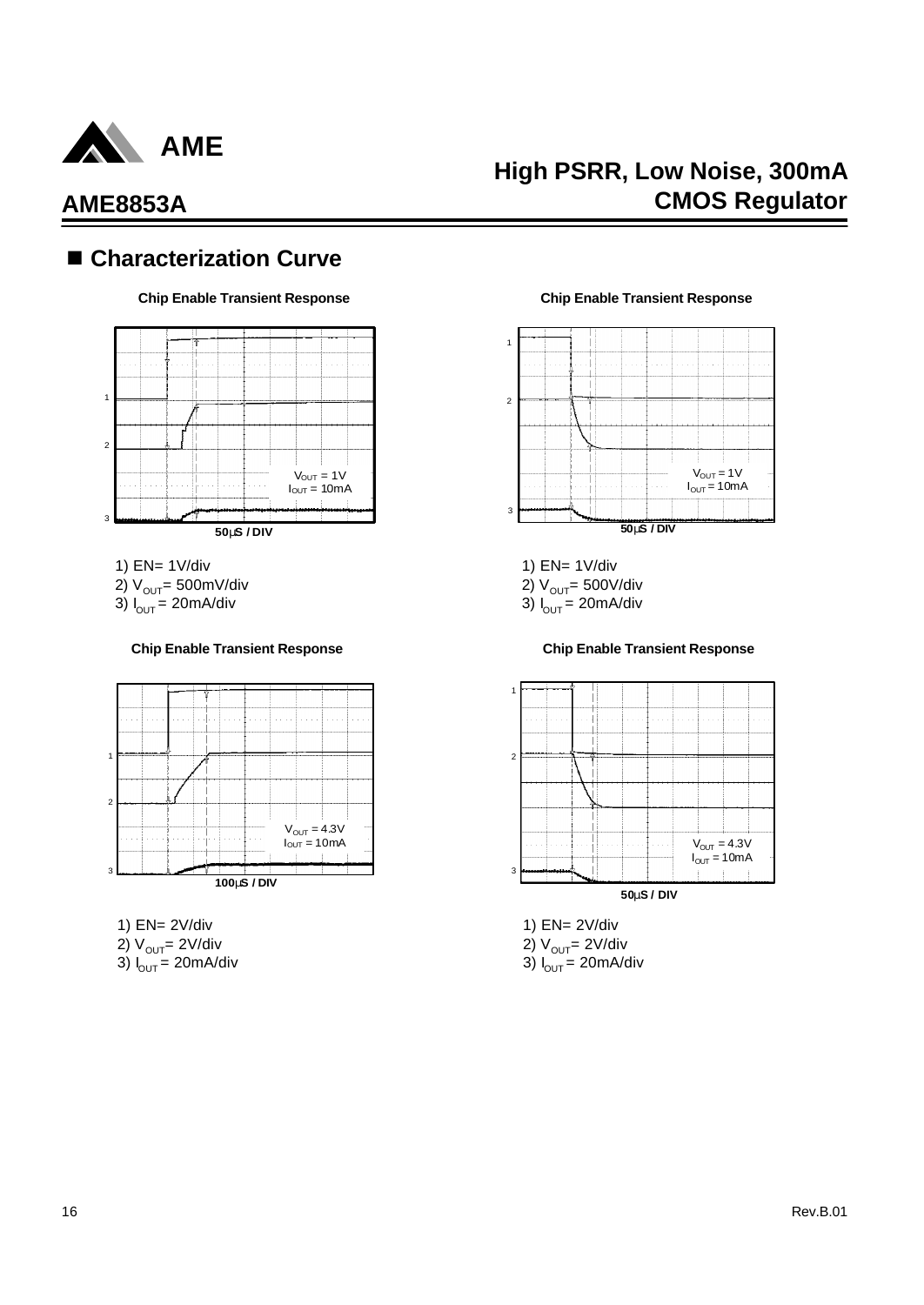

## **High PSRR, Low Noise, 300mA CMOS Regulator**

## ■ Characterization Curve

### **Chip Enable Transient Response Chip Enable Transient Response**



1) EN= 1V/div 2)  $V_{OUT}$ = 500mV/div 3)  $I_{OUT} = 100 \text{mA/div}$ 



### **Chip Enable Transient Response Chip Enable Transient Response**

1) EN= 2V/div 2)  $V_{OUT} = 2V/div$ 

3)  $I_{\text{OUT}} = 100 \text{mA/div}$ 



- 1) EN= 1V/div
- 2)  $V_{OUT}$ = 500mV/div

3)  $I_{OUT} = 100$ mA/div



1) EN= 2V/div 2) V<sub>out</sub>= 2V/div 3) I<sub>out</sub> = 100mA/div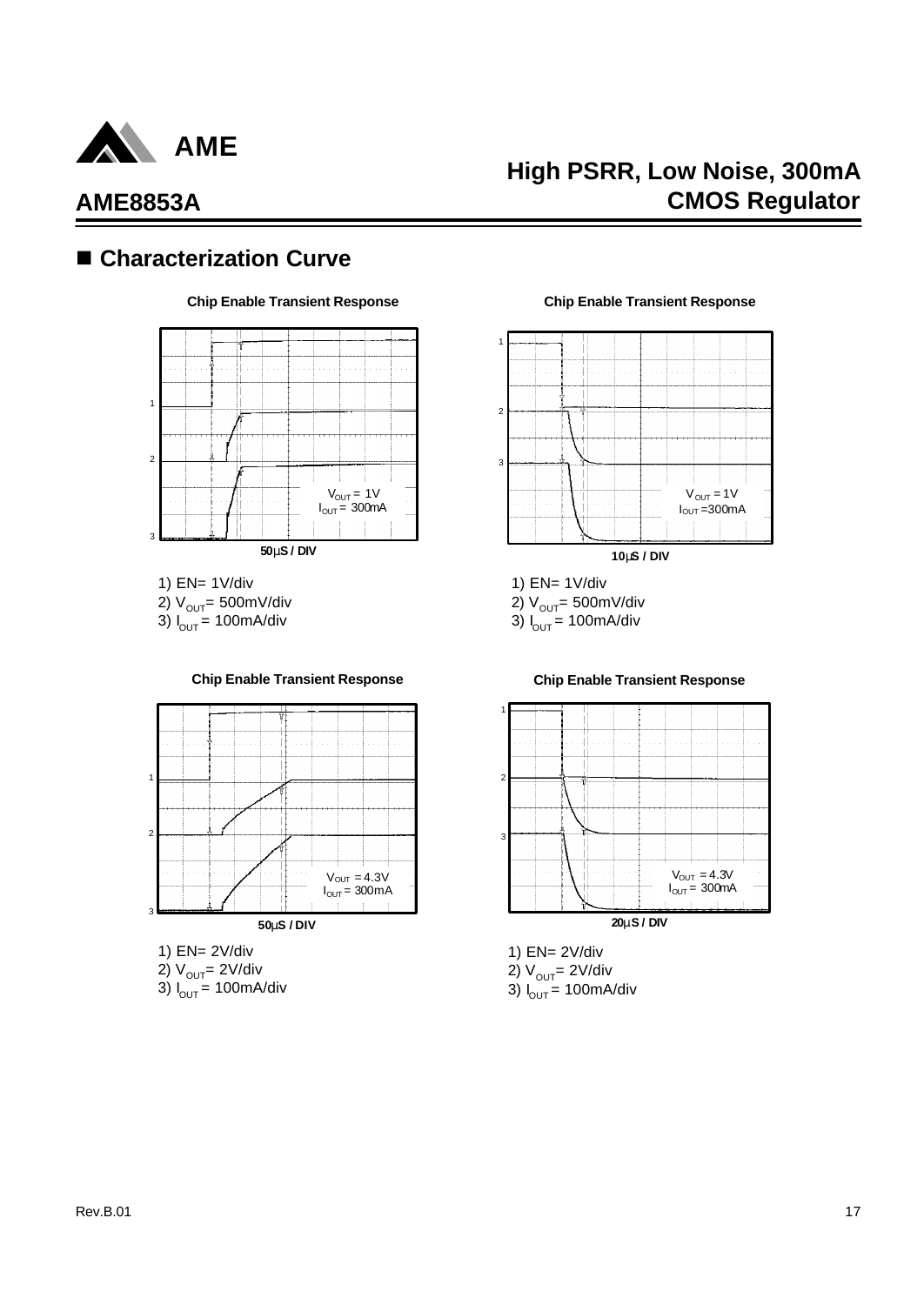

## n **Tape and Reel Dimension**

**SC-70-5**



**Carrier Tape, Number of Components Per Reel and Reel Size**

| Package | <b>Carrier Width (W)</b> | Pitch (P)      | <b>Part Per Full Reel</b> | <b>Reel Size</b> |
|---------|--------------------------|----------------|---------------------------|------------------|
| SC-70-5 | $8.0 + 0.1$ mm           | $4.0 + 0.1$ mm | 3000pcs                   | $180±1$ mm       |

**SOT-25**



**Carrier Tape, Number of Components Per Reel and Reel Size**

| Package | <b>Carrier Width (W)</b> | Pitch (P)      | <b>Part Per Full Reel</b> | <b>Reel Size</b> |
|---------|--------------------------|----------------|---------------------------|------------------|
| SOT-25  | $8.0 + 0.1$ mm           | $4.0 + 0.1$ mm | 3000pcs                   | $180±1$ mm       |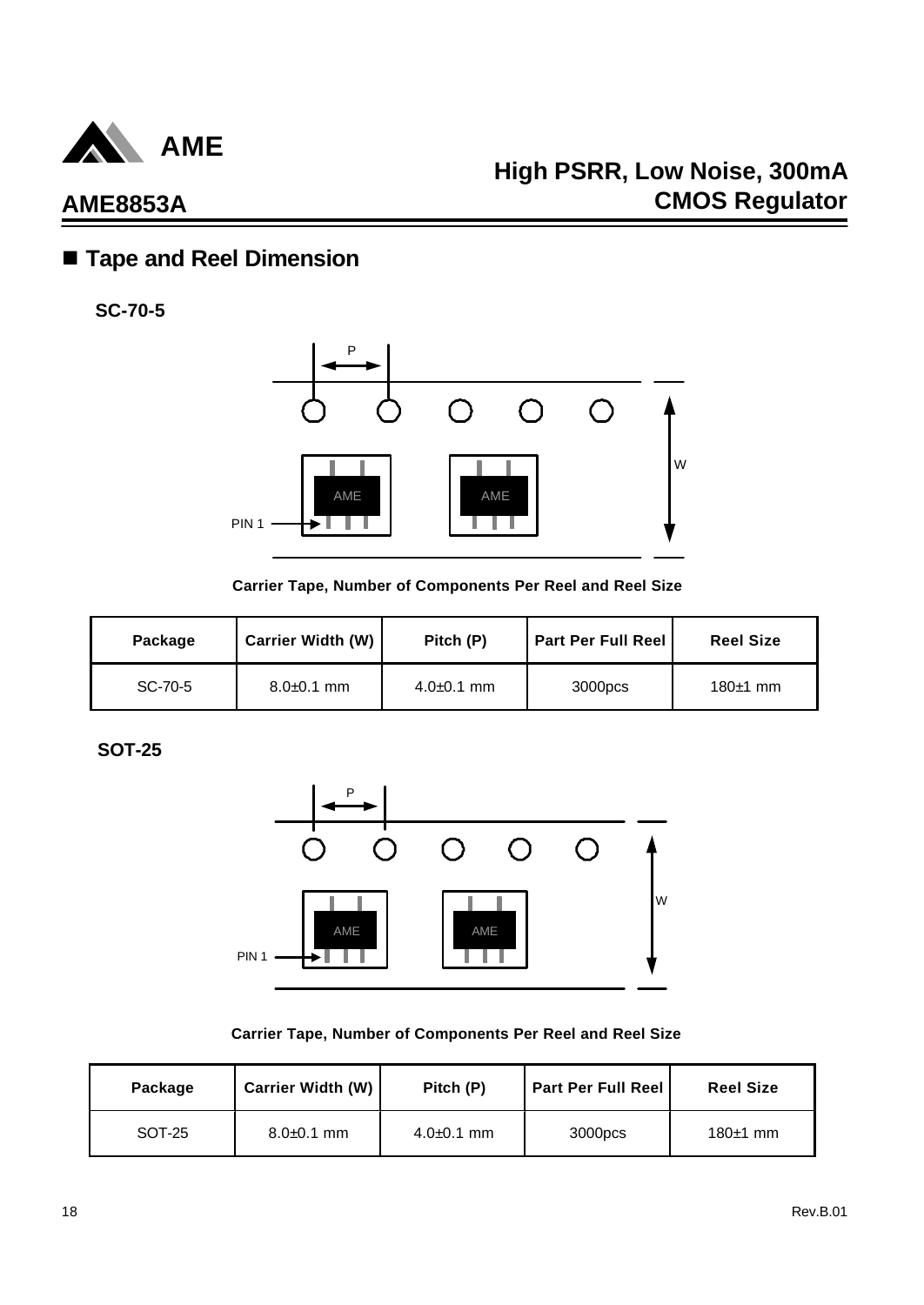

## **High PSRR, Low Noise, 300mA CMOS Regulator**

## ■ Tape and Reel Dimension (Contd.)

**TSOT-25A**



### **Carrier Tape, Number of Components Per Reel and Reel Size**

| Package  | <b>Carrier Width (W)</b> | Pitch (P)      | <b>Part Per Full Reel</b> | <b>Reel Size</b> |
|----------|--------------------------|----------------|---------------------------|------------------|
| TSOT-25A | $8.0\pm 0.1$ mm          | $4.0 + 0.1$ mm | 3000pcs                   | 180 $\pm$ 1 mm   |

**SOT-23**



### **Carrier Tape, Number of Components Per Reel and Reel Size**

| Package | <b>Carrier Width (W)</b> | Pitch (P)      | <b>Part Per Full Reel</b> | <b>Reel Size</b> |
|---------|--------------------------|----------------|---------------------------|------------------|
| SOT-23  | $8.0 + 0.1$ mm           | $4.0 + 0.1$ mm | 3000pcs                   | 180 $±1$ mm      |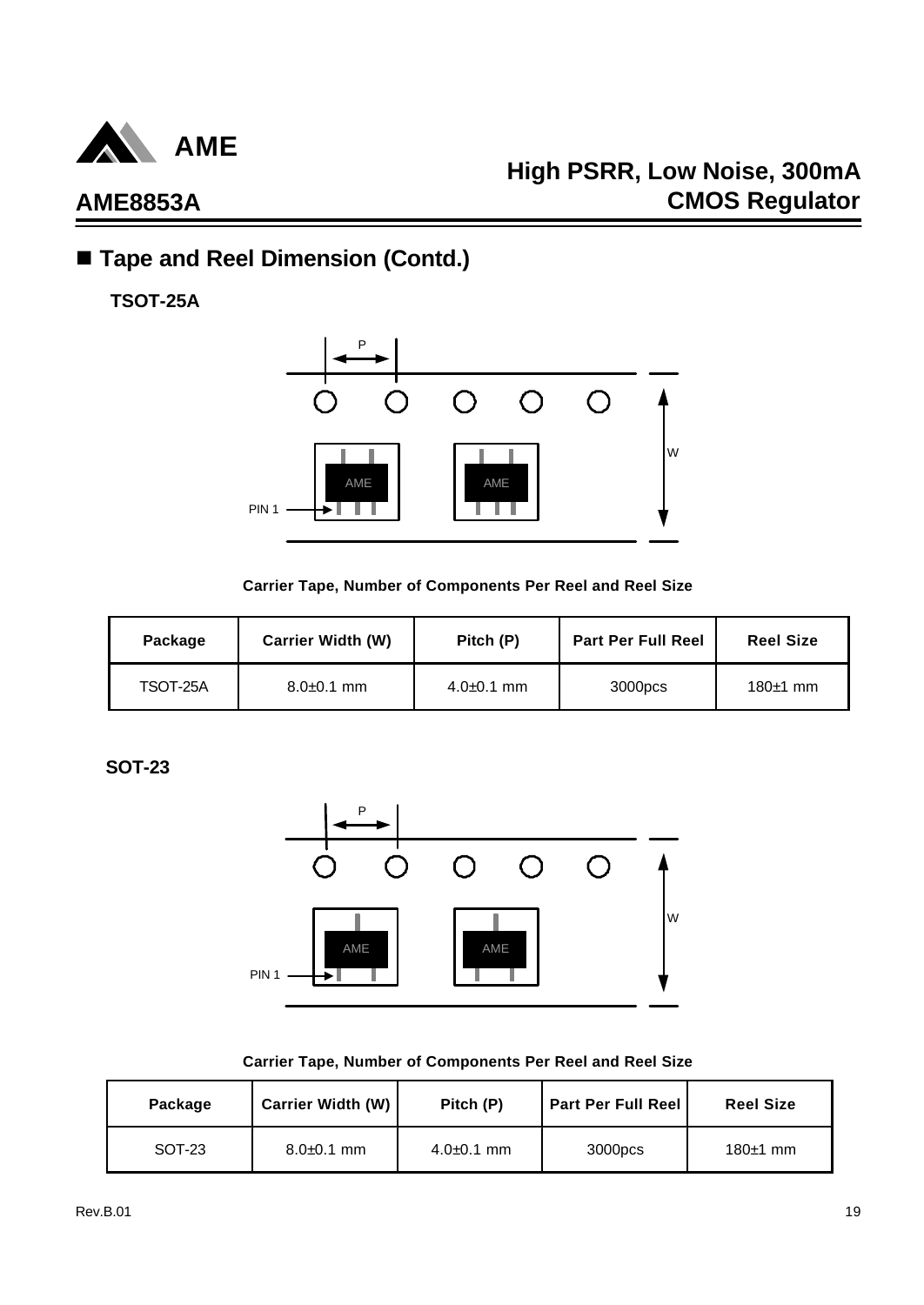

## ■ Tape and Reel Dimension (Contd.)

**SC-70-4 (SC-82)**



**Carrier Tape, Number of Components Per Reel and Reel Size**

| Package | Carrier Width (W) | Pitch (P)       | <b>Part Per Full Reel</b> | <b>Reel Size</b> |
|---------|-------------------|-----------------|---------------------------|------------------|
| SC-70-4 | $8.0\pm 0.1$ mm   | $4.0\pm 0.1$ mm | 3000pcs                   | $180±1$ mm       |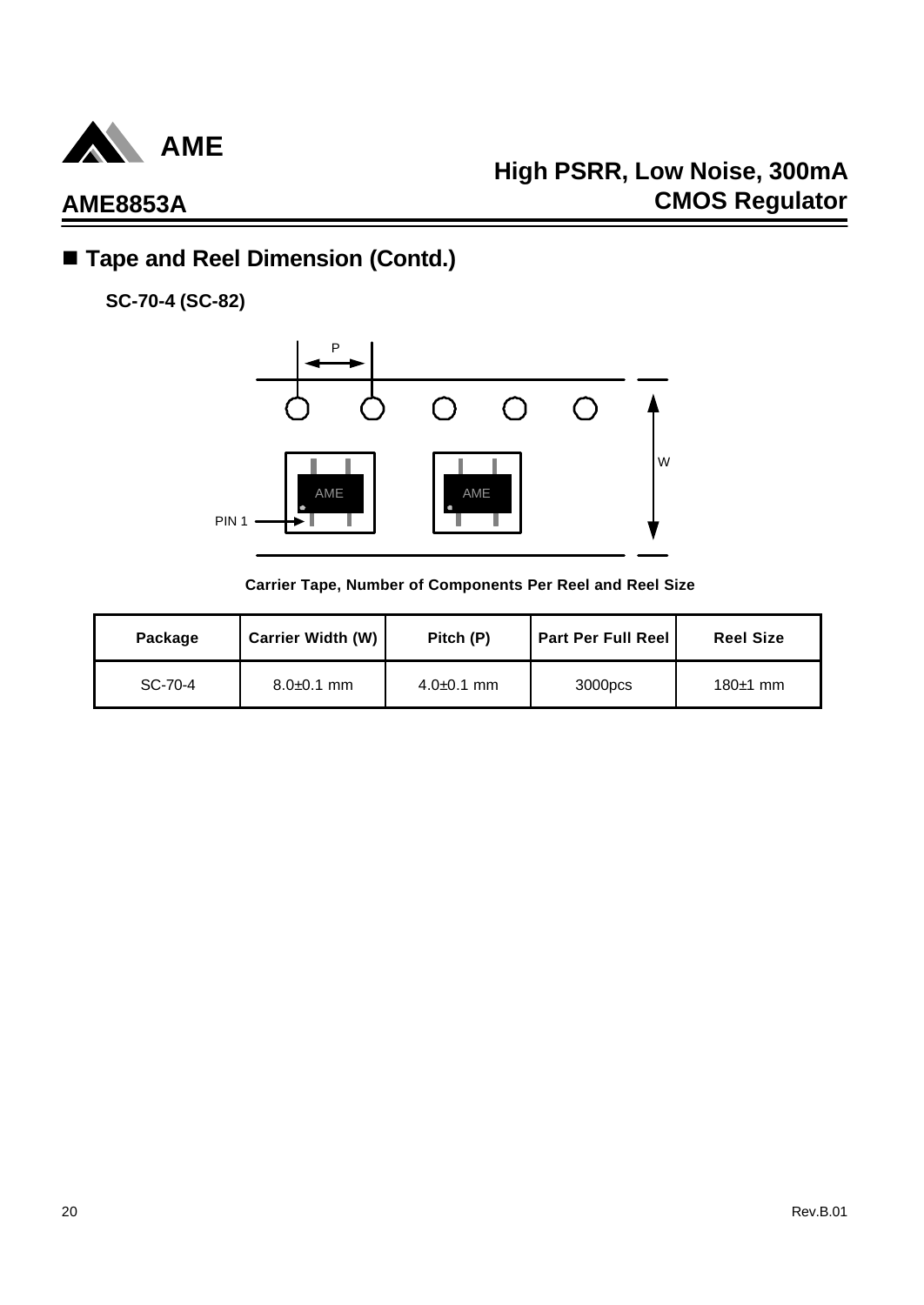

## **High PSRR, Low Noise, 300mA CMOS Regulator**

## ■ Package Dimension





**0.15(.006)** C



See Detail A



**SECTION A-A**



| <b>SYMBOLS</b> |             | <b>MILLIMETERS</b> |             | <b>INCHES</b> |
|----------------|-------------|--------------------|-------------|---------------|
|                | <b>MIN</b>  | <b>MAX</b>         | <b>MIN</b>  | <b>MAX</b>    |
| A              | 0.80        | 1.10               | 0.0315      | 0.0433        |
| A1             | 0.00        | 0.10               | 0.0000      | 0.0039        |
| A2             | 0.80        | 1.00               | 0.0315      | 0.0394        |
| b              | 0.15        | 0.35               | 0.0059      | 0.0138        |
| b <sub>1</sub> | 0.15        | 0.25               | 0.0059      | 0.0098        |
| C              | 0.08        | 0.25               | 0.0031      | 0.0098        |
| c <sub>1</sub> | 0.08        | 0.20               | 0.0031      | 0.0079        |
| D              | 1.85        | 2.20               | 0.0728      | 0.0866        |
| Е              | 1.80        | 2.45               | 0.0709      | 0.0965        |
| E <sub>1</sub> | 1.10        | 1.40               | 0.0433      | 0.0551        |
| е              |             | 0.65 BSC           |             | 0.0255 BSC    |
| e1             | 1.20        | 1.40               | 0.0472      | 0.0551        |
| L              | 0.26        | 0.46               | 0.0102      | 0.0181        |
| <b>q</b> 1     | $0^{\circ}$ | $8^{\circ}$        | $0^{\circ}$ | $8^{\circ}$   |
| $\mathbf q$    | $4^\circ$   | $10^{\circ}$       | $4^\circ$   | $10^{\circ}$  |

 $\frac{1}{\mathbb{C}}$ 

TING PLANE

 $A<sub>2</sub>$ 

A

A1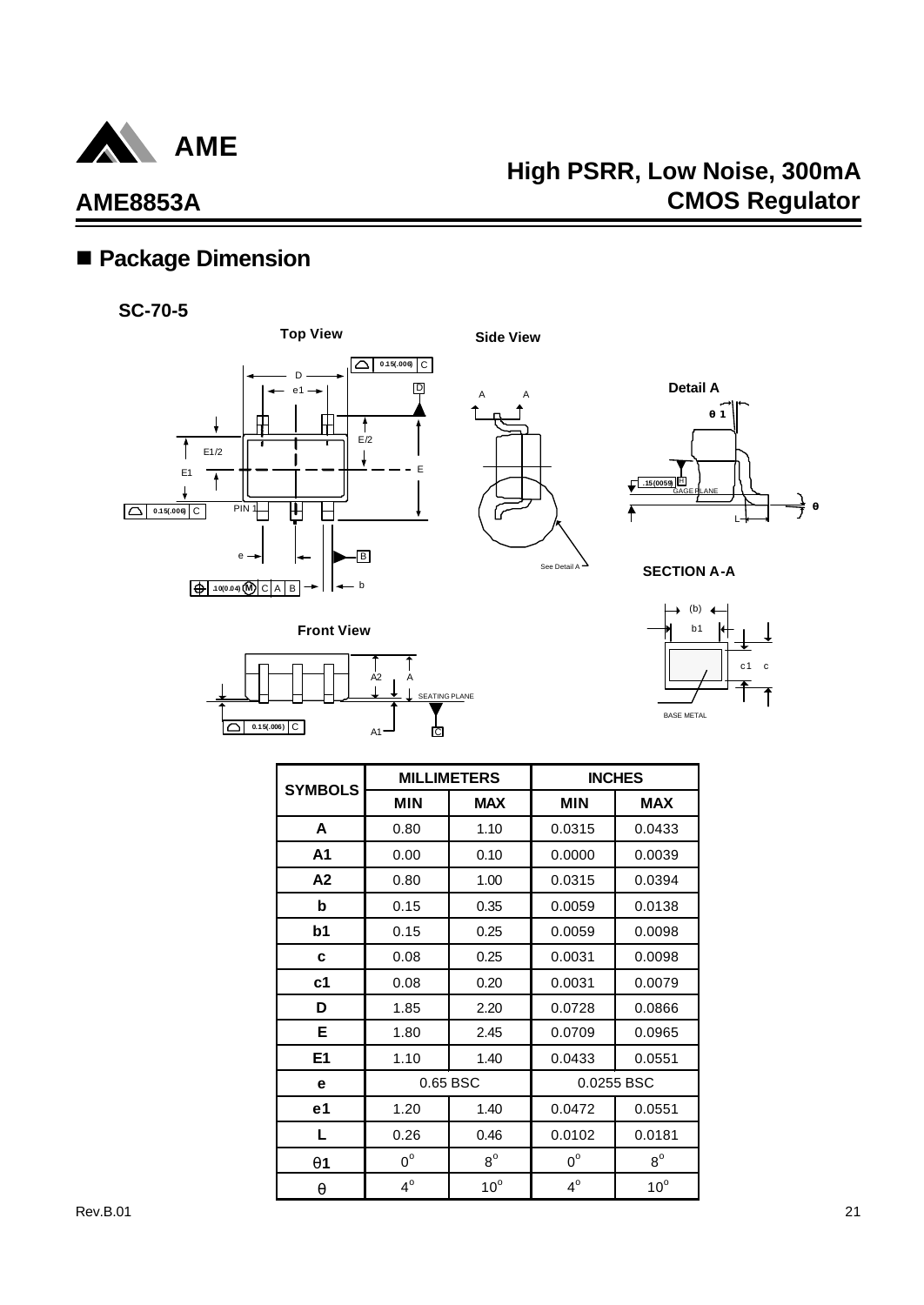

## ■ Package Dimension (Contd.)

### **SOT-25**





| <b>SYMBOLS</b> |             | <b>MILLIMETERS</b> | <b>INCHES</b>           |              |  |
|----------------|-------------|--------------------|-------------------------|--------------|--|
|                | <b>MIN</b>  | <b>MAX</b>         | <b>MIN</b>              | <b>MAX</b>   |  |
| A              | 0.90        | 1.30               | 0.0354                  | 0.0512       |  |
| A <sub>1</sub> | 0.00        | 0.15               | 0.0000                  | 0.0059       |  |
| b              | 0.30        | 0.55               | 0.0118                  | 0.0217       |  |
| D              | 2.70        | 3.10               | 0.1063                  | 0.1220       |  |
| Е              | 1.40        | 1.80               | 0.0551                  | 0.0709       |  |
| e              |             | <b>1.90 BSC</b>    | 0.07480 BSC             |              |  |
| н              | 2.60        | 3.00               | 0.10236                 | 0.11811      |  |
| L              |             | 0.37BSC            | 0.0146BSC               |              |  |
| <b>q</b> 1     | $0^{\circ}$ | $10^{\circ}$       | $\mathbf{0}^{\text{o}}$ | $10^{\circ}$ |  |
| S <sub>1</sub> |             | 0.95BSC            |                         | 0.0374BSC    |  |

**Front View** হ। b A

**TSOT-25A**





**SIDE VIEW**

| <b>SYMBOLS</b> |             | <b>MILLIMETERS</b> | <b>INCHES</b> |             |  |
|----------------|-------------|--------------------|---------------|-------------|--|
|                | <b>MIN</b>  | <b>MAX</b>         | <b>MIN</b>    | <b>MAX</b>  |  |
| A              | 0.700       | 0.900              | 0.028         | 0.035       |  |
| A1             | 0.000       | 0.100              | 0.000         | 0.004       |  |
| A2             | 0.700       | 0.800              | 0.028         | 0.031       |  |
| b              | 0.350       | 0.500              | 0.014         | 0.020       |  |
| c              | 0.080       | 0.200              | 0.003         | 0.008       |  |
| D              | 2.820       | 3.020              | 0.111         | 0.119       |  |
| Е              | 1.600       | 1.700              | 0.063         | 0.067       |  |
| E <sub>1</sub> | 2.650       | 2.950              | 0.104         | 0.116       |  |
| е              |             | 0.95 BSC           | 0.037 BSC     |             |  |
| e1             |             | 1.90 BSC           |               | 0.075 BSC   |  |
| L              | 0.300       | 0.600              | 0.012         | 0.024       |  |
| q              | $0^{\circ}$ | $8^{\circ}$        | $0^{\circ}$   | $8^{\circ}$ |  |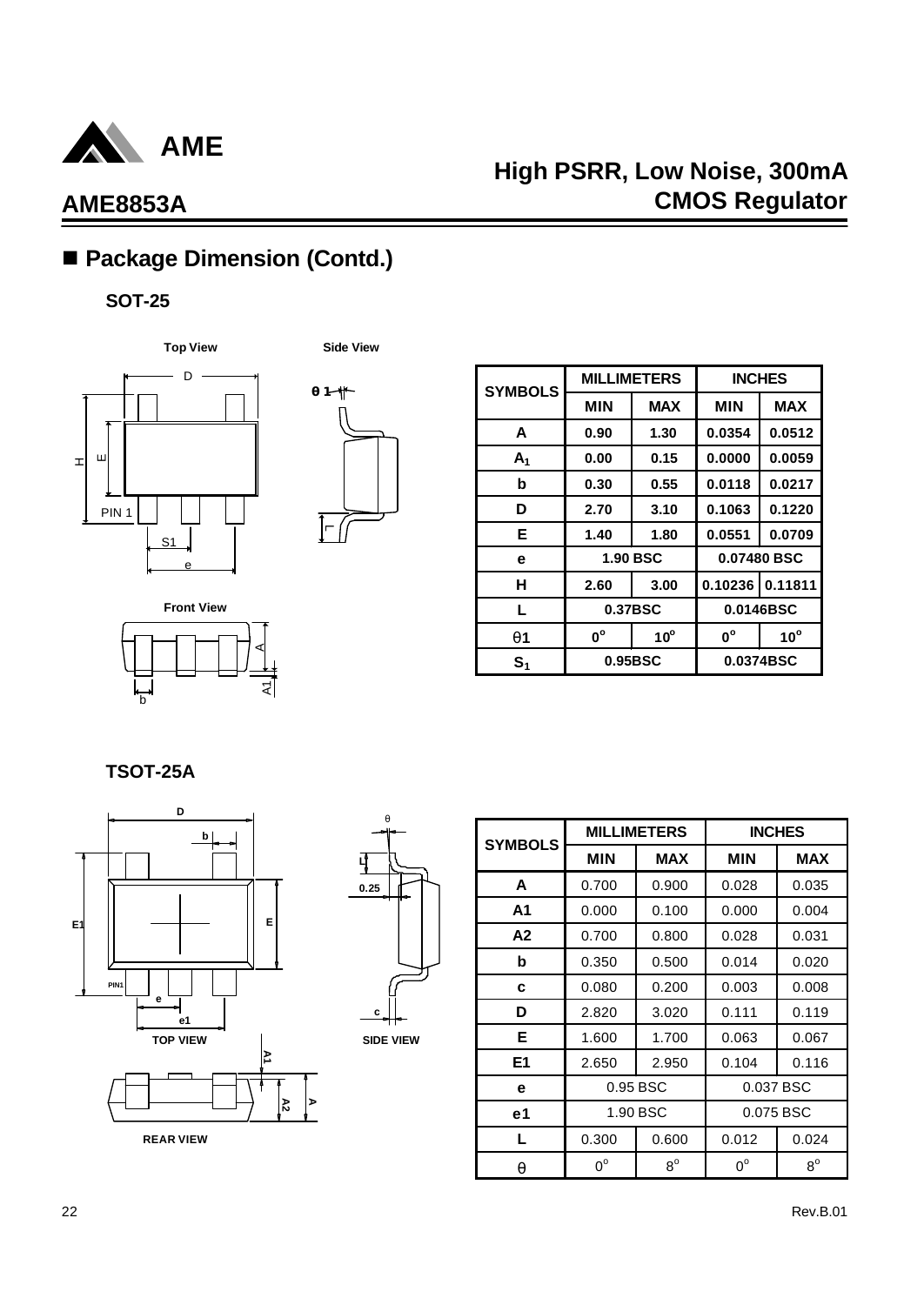

## **High PSRR, Low Noise, 300mA CMOS Regulator**

## **SOT-23**





| <b>SYMBOLS</b> |             | <b>MILLIMETERS</b> | <b>INCHES</b> |              |  |
|----------------|-------------|--------------------|---------------|--------------|--|
|                | <b>MIN</b>  | <b>MAX</b>         | <b>MIN</b>    | <b>MAX</b>   |  |
| A              | 0.90        | 1.40               | 0.0354        | 0.0551       |  |
| $A_1$          | 0.00        | 0.15               | 0.0000        | 0.0059       |  |
| b              | 0.30        | 0.50               | 0.0118        | 0.0197       |  |
| D              | 2.70        | 3.10               | 0.1063        | 0.1220       |  |
| Е              | 1.40        | 1.80               | 0.0551        | 0.0709       |  |
| е              |             | 1.90 BSC           | 0.0748 BSC    |              |  |
| н              | 2.40        | 3.00               | 0.0945        | 0.1181       |  |
|                | 0.35BSC     |                    | 0.0138 BSC    |              |  |
| <b>q1</b>      | $0^{\circ}$ | $10^{\circ}$       | $0^{\circ}$   | $10^{\circ}$ |  |

 $b$ A $\overline{\mathbf{z}}$ **Front View**

**SC-70-4 (SC-82)**







| <b>SYMBOLS</b> |             | <b>MILLIMETERS</b> | <b>INCHES</b> |              |  |
|----------------|-------------|--------------------|---------------|--------------|--|
|                | <b>MIN</b>  | <b>MAX</b>         | <b>MIN</b>    | <b>MAX</b>   |  |
| A              |             | 1.10               |               | 0.0433       |  |
| A <sub>1</sub> | 0.00        | 0.10               | 0.0000        | 0.0039       |  |
| A2             | 0.70        | 1.00               | 0.0276        | 0.0394       |  |
| b              | 0.25        | 0.35               | 0.0098        | 0.0138       |  |
| b <sub>1</sub> | 0.35        | 0.45               | 0.0138        | 0.0177       |  |
| C              | 0.08        | 0.22               | 0.0031        | 0.0087       |  |
| D              |             | 2.00 TYP           | 0.079 TYP     |              |  |
| E1             |             | 1.25 TYP           | 0.049 TYP     |              |  |
| E              |             | 2.10 TYP           | 0.083 TYP     |              |  |
| е              |             | 1.30 TYP           | 0.051 TYP     |              |  |
| Г              | 0.26        | 0.46               | 0.0102        | 0.0181       |  |
| L2             |             | 0.15 TYP           | 0.006 TYP     |              |  |
| у              |             | 0.10               |               | 0.0039       |  |
| q              | $0^{\circ}$ | $8^{\circ}$        | $0^{\circ}$   | $8^{\circ}$  |  |
| q1             | $4^\circ$   | $12^{\circ}$       | $4^\circ$     | $12^{\circ}$ |  |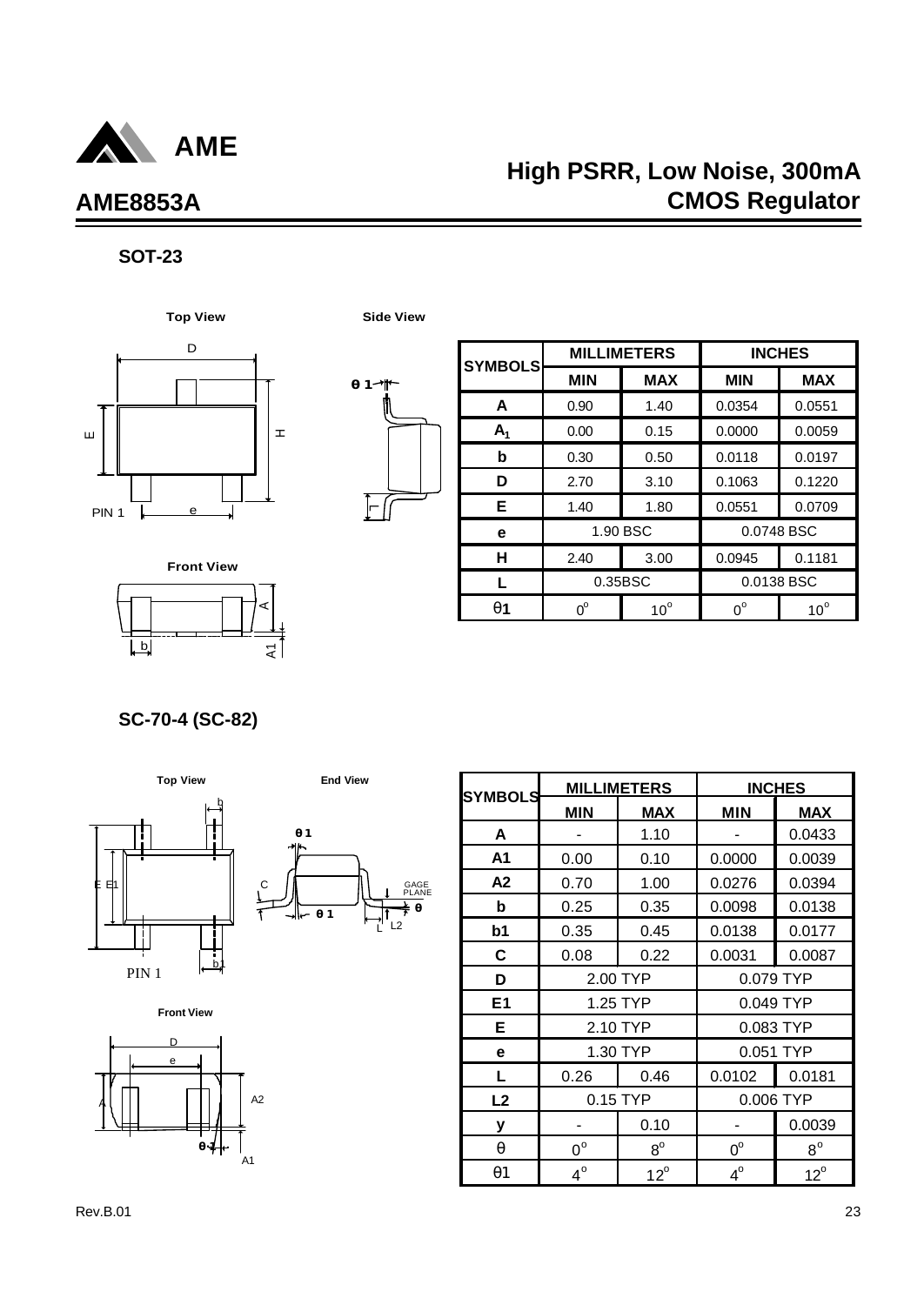

## n **Lead pattern**

**SC-70-5**



- 1. Lead pattern unit description:
	- BSC: Basic. Represents theoretical exact dimension or dimension target.
- 2. Dimensions in Millimeters.
- 3. General tolerance  $\pm 0.05$ mm unless otherwise specified.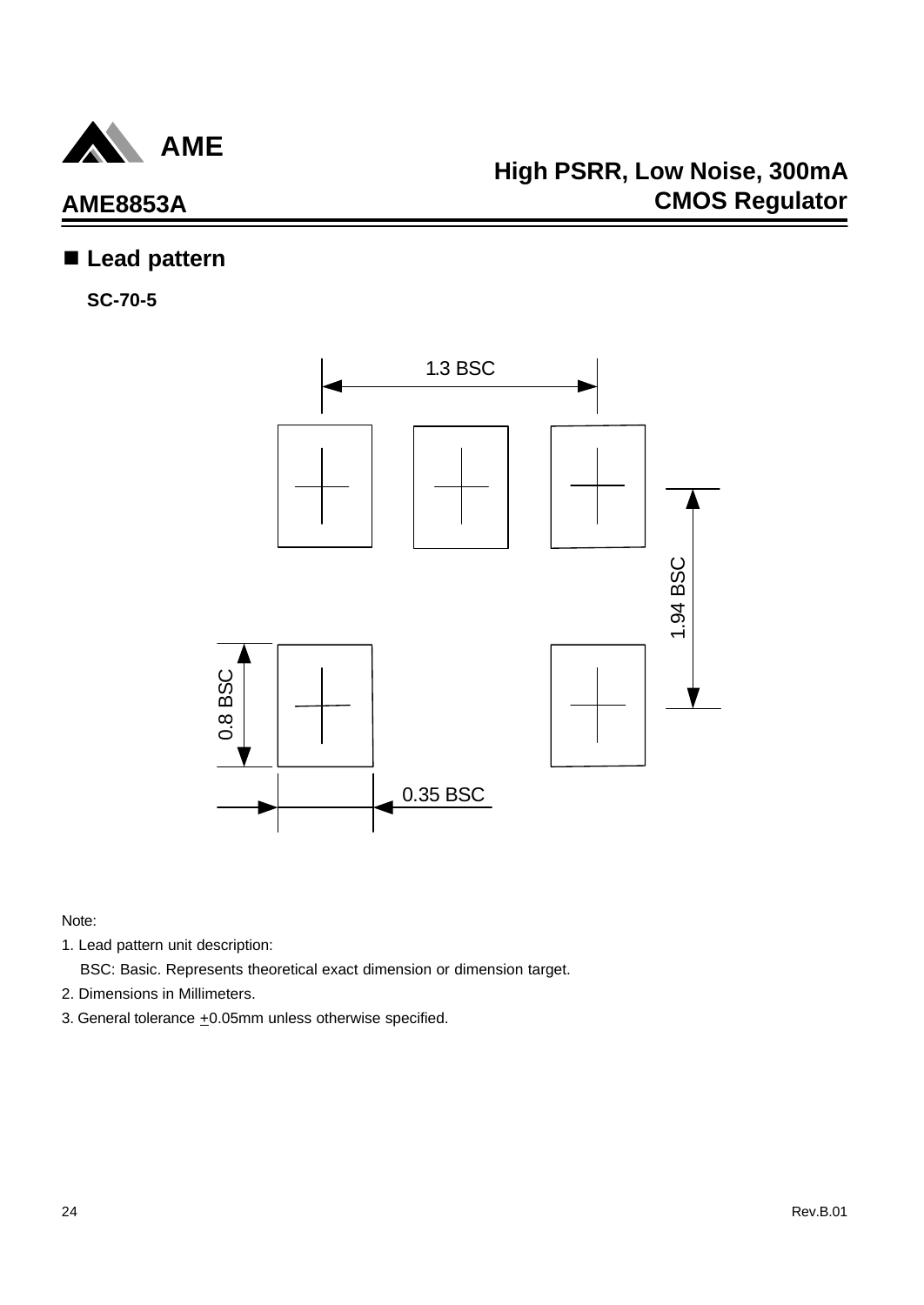

## **High PSRR, Low Noise, 300mA CMOS Regulator**

## n **Lead pattern**

**SOT-25**



- 1. Lead pattern unit description:
	- BSC: Basic. Represents theoretical exact dimension or dimension target.
- 2. Dimensions in Millimeters.
- 3. General tolerance  $\pm 0.05$ mm unless otherwise specified.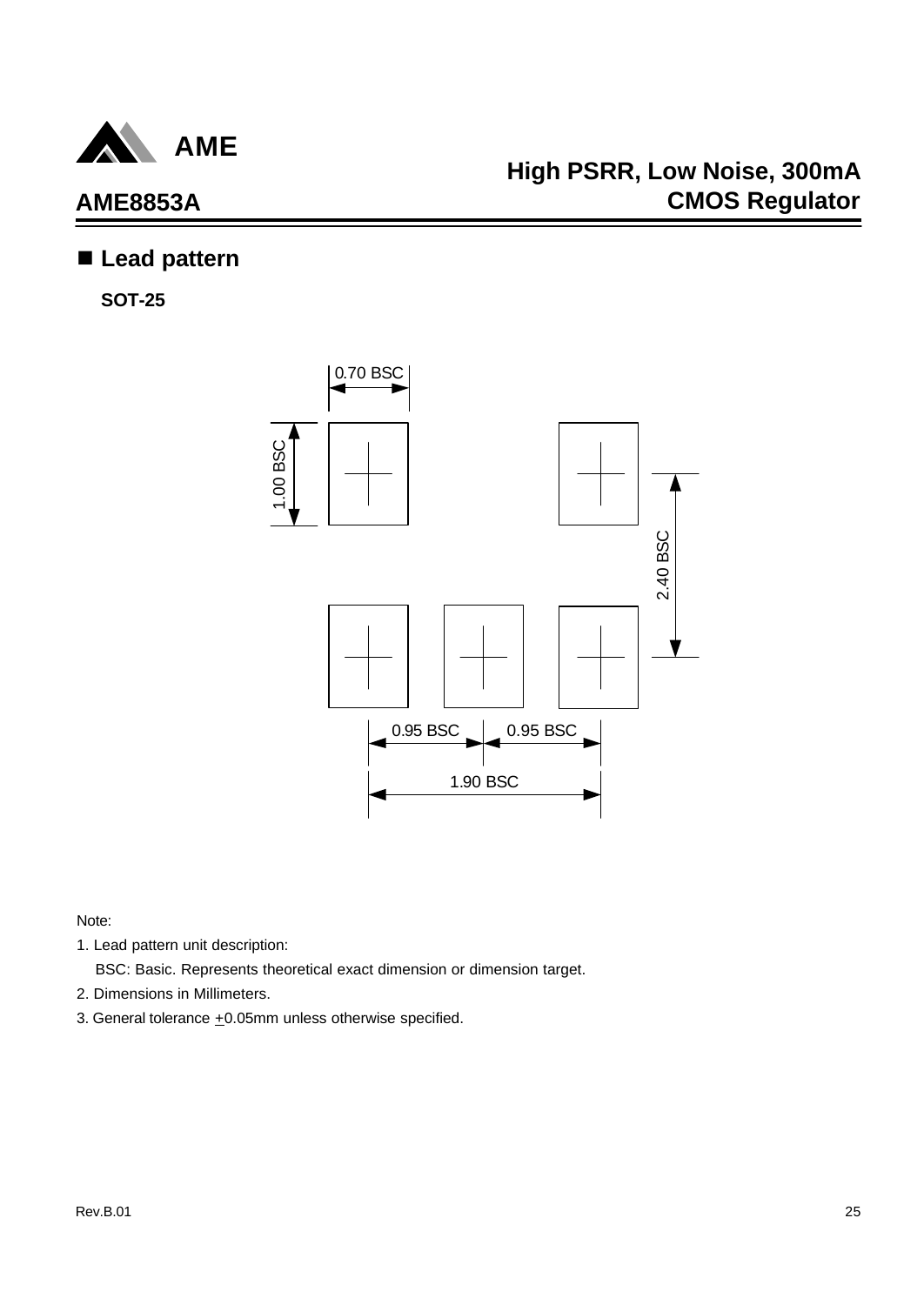

## n **Lead pattern**

**TSOT-25A**



- 1. Lead pattern unit description:
	- BSC: Basic. Represents theoretical exact dimension or dimension target.
- 2. Dimensions in Millimeters.
- 3. General tolerance  $\pm 0.05$ mm unless otherwise specified.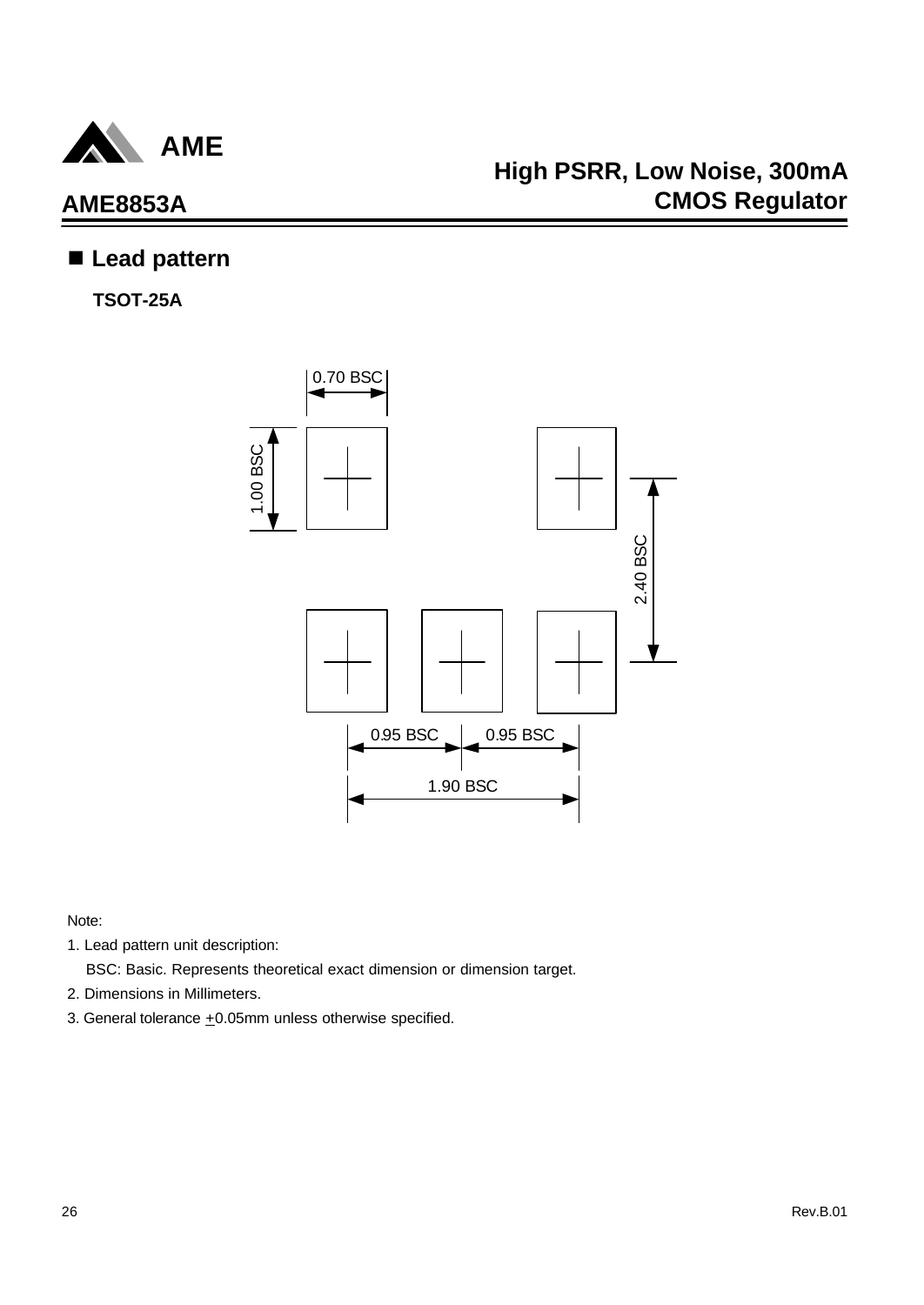

## **AME8853A**

## n **Lead pattern**

**SC-70-4/SC-82**



Note:

1. Lead pattern unit description:

BSC: Basic. Represents theoretical exact dimension or dimension target.

- 2. Dimensions in Millimeters.
- 3. General tolerance  $\pm 0.05$ mm unless otherwise specified.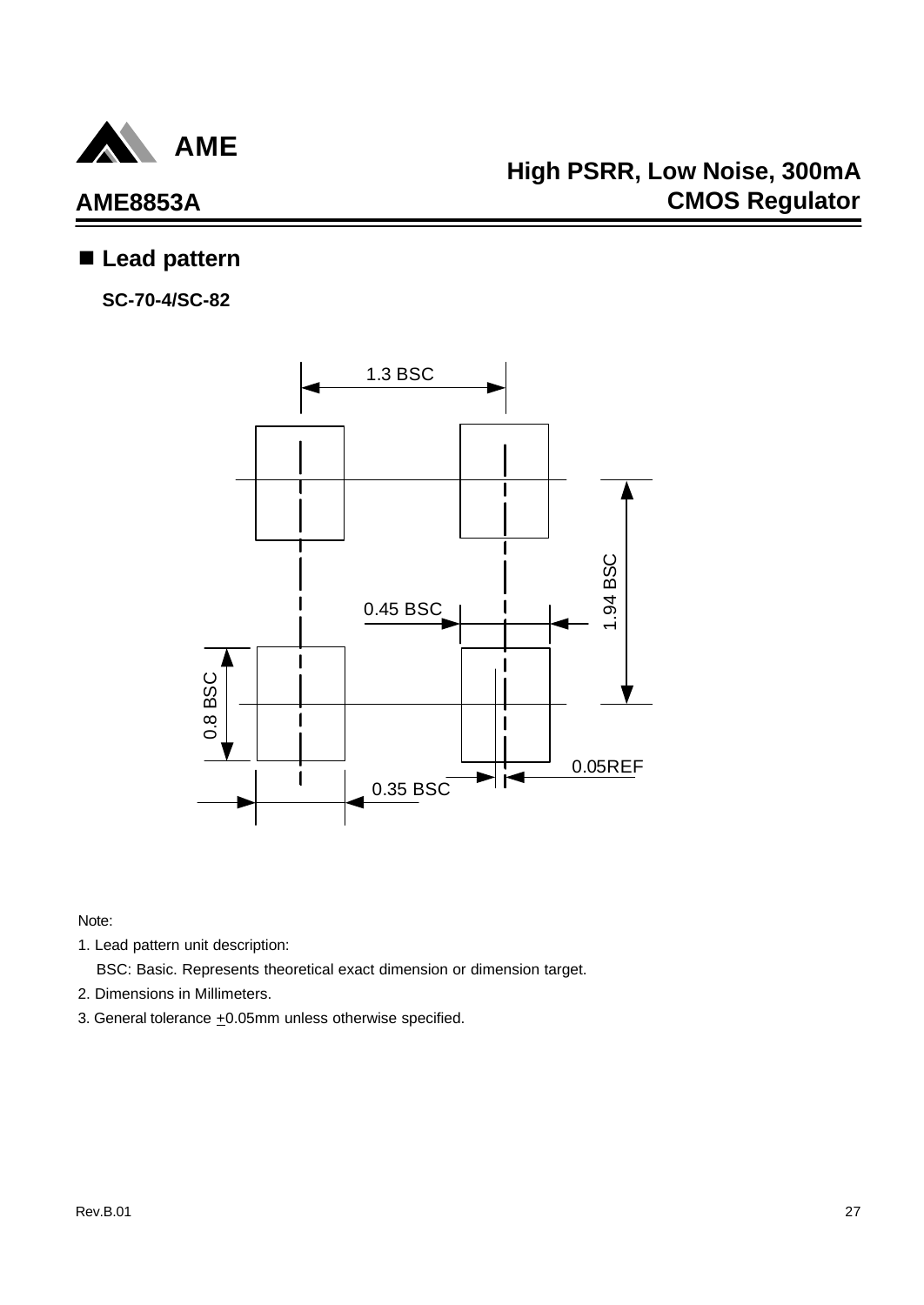

## n **Lead pattern**

**SOT-23**



- 1. Lead pattern unit description:
	- BSC: Basic. Represents theoretical exact dimension or dimension target.
- 2. Dimensions in Millimeters.
- 3. General tolerance  $\pm 0.05$ mm unless otherwise specified.